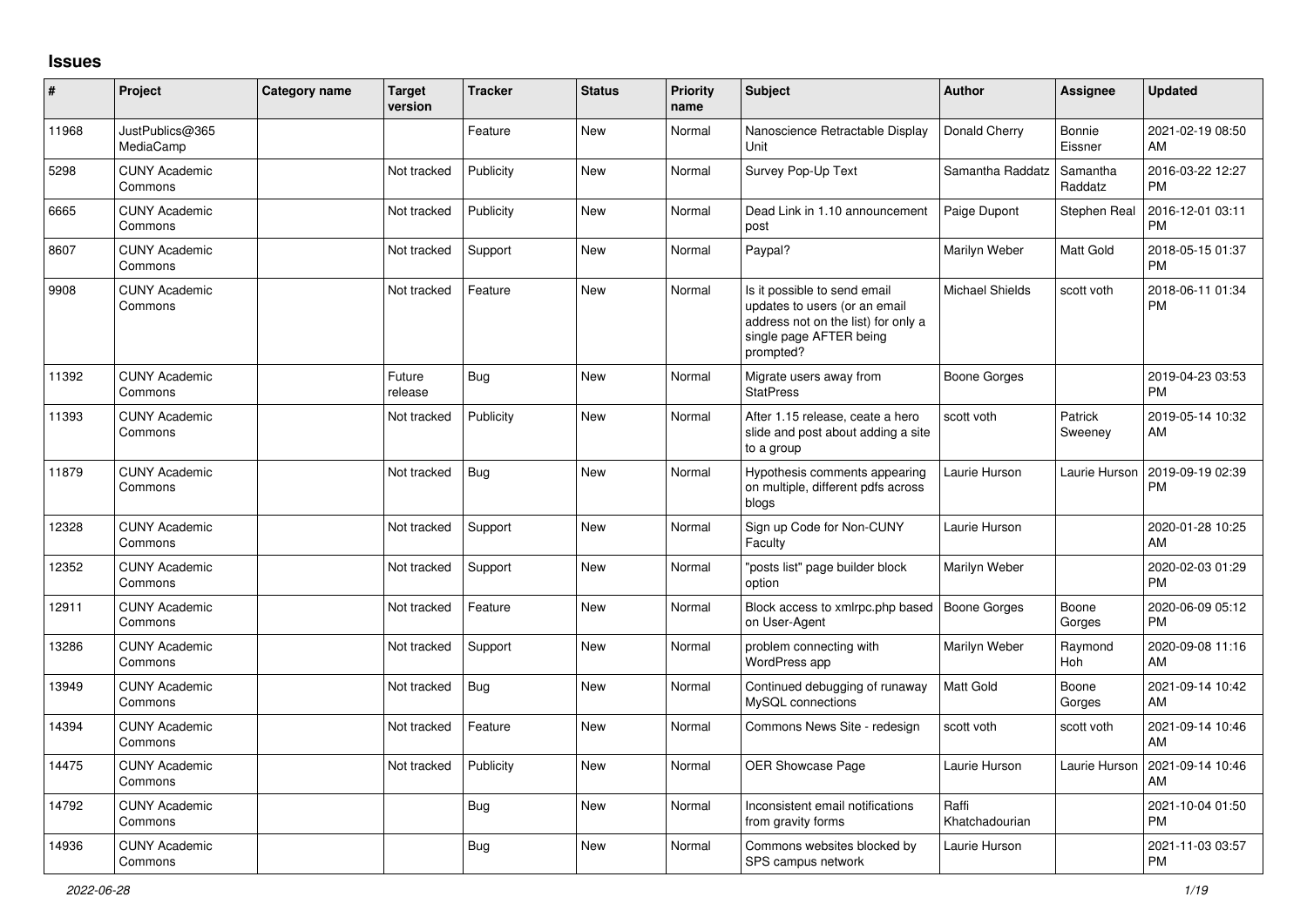| ∦     | Project                         | <b>Category name</b> | <b>Target</b><br>version | <b>Tracker</b> | <b>Status</b> | <b>Priority</b><br>name | <b>Subject</b>                                                                        | Author                  | <b>Assignee</b>       | <b>Updated</b>                |
|-------|---------------------------------|----------------------|--------------------------|----------------|---------------|-------------------------|---------------------------------------------------------------------------------------|-------------------------|-----------------------|-------------------------------|
| 14940 | <b>CUNY Academic</b><br>Commons |                      |                          | <b>Bug</b>     | New           | Normal                  | Discrepancy between Commons<br>profile "sites" and actual # of sites                  | Laurie Hurson           |                       | 2021-11-08 11:09<br>AM        |
| 15045 | <b>CUNY Academic</b><br>Commons |                      |                          | Support        | <b>New</b>    | Normal                  | no result for KCeL in the search<br>box on the commons                                | Marilyn Weber           |                       | 2021-12-10 11:29<br>AM        |
| 15565 | <b>CUNY Academic</b><br>Commons |                      |                          | Support        | <b>New</b>    | Normal                  | Events - send updates to an email<br>listserv                                         | Marilyn Weber           |                       | 2022-03-10 01:06<br><b>PM</b> |
| 15685 | <b>CUNY Academic</b><br>Commons |                      |                          | Support        | <b>New</b>    | High                    | problem with chrome?                                                                  | Marilyn Weber           |                       | 2022-04-25 03:40<br><b>PM</b> |
| 15757 | <b>CUNY Academic</b><br>Commons |                      |                          | <b>Bug</b>     | New           | Normal                  | Members # do not match                                                                | Laurie Hurson           |                       | 2022-03-30 04:52<br><b>PM</b> |
| 15816 | <b>CUNY Academic</b><br>Commons |                      | Not tracked              | Support        | <b>New</b>    | Normal                  | slow loading at SPS                                                                   | Marilyn Weber           |                       | 2022-04-05 01:26<br><b>PM</b> |
| 15883 | <b>CUNY Academic</b><br>Commons |                      | 2.1.0                    | Feature        | <b>New</b>    | Normal                  | Release BPGES update                                                                  | Boone Gorges            | Boone<br>Gorges       | 2022-05-26 10:39<br>AM        |
| 16294 | <b>CUNY Academic</b><br>Commons |                      |                          | <b>Bug</b>     | <b>New</b>    | Urgent                  | CAC is down                                                                           | Raffi<br>Khatchadourian |                       | 2022-06-27 02:00<br><b>PM</b> |
| 16307 | <b>CUNY Academic</b><br>Commons |                      |                          | <b>Bug</b>     | <b>New</b>    | Normal                  | Add brief messaging to<br>accept/decline group membership<br>requests                 | Matt Gold               | Boone<br>Gorges       | 2022-06-27 06:13<br><b>PM</b> |
| 2571  | <b>NYCDH Community</b><br>Site  |                      |                          | Feature        | Assigned      | Normal                  | Add Google custom search box to<br>homepage                                           | <b>Mark Newton</b>      | Raymond<br><b>Hoh</b> | 2013-05-18 07:49<br><b>PM</b> |
| 2574  | NYCDH Community<br>Site         |                      |                          | Feature        | Assigned      | Normal                  | Add Way to Upload Files to<br>Groups                                                  | <b>Mark Newton</b>      | Raymond<br>Hoh        | 2013-05-18 07:46<br><b>PM</b> |
| 2577  | <b>NYCDH Community</b><br>Site  |                      |                          | Feature        | Assigned      | Low                     | Investigate Potential to Add Links<br>to the Forum                                    | <b>Mark Newton</b>      | Alex Gil              | 2013-05-16 09:40<br><b>PM</b> |
| 2618  | <b>NYCDH Community</b><br>Site  |                      |                          | <b>Bug</b>     | Assigned      | Low                     | Mark blogs as spam when created   Matt Gold<br>by users marked as spam                |                         | Boone<br>Gorges       | 2013-06-09 11:38<br><b>PM</b> |
| 8992  | <b>NYCDH Community</b><br>Site  |                      |                          | <b>Bug</b>     | Assigned      | Normal                  | Multiple RBE error reports                                                            | Matt Gold               | Raymond<br>Hoh        | 2017-12-11 05:43<br><b>PM</b> |
| 2612  | <b>CUNY Academic</b><br>Commons |                      | Not tracked              | Publicity      | Assigned      | Normal                  | Pinterest site for the Commons                                                        | local admin             | Sarah<br>Morgano      | 2016-03-04 11:19<br>AM        |
| 4235  | <b>CUNY Academic</b><br>Commons |                      | Not tracked              | Design/UX      | Assigned      | Normal                  | Explore user experience around<br>comments on forum topics vs<br>docs                 | Matt Gold               | Samantha<br>Raddatz   | 2015-07-21 10:23<br>AM        |
| 7828  | <b>CUNY Academic</b><br>Commons |                      | Not tracked              | Feature        | Assigned      | Normal                  | Theme Assessment 2017                                                                 | Margaret Galvan         | Margaret<br>Galvan    | 2017-05-02 10:41<br><b>PM</b> |
| 8837  | <b>CUNY Academic</b><br>Commons |                      | Not tracked              | Feature        | Assigned      | Normal                  | Create a form to request info from<br>people requesting premium<br>themes and plugins | Matt Gold               | Marilyn<br>Weber      | 2017-11-14 03:35<br><b>PM</b> |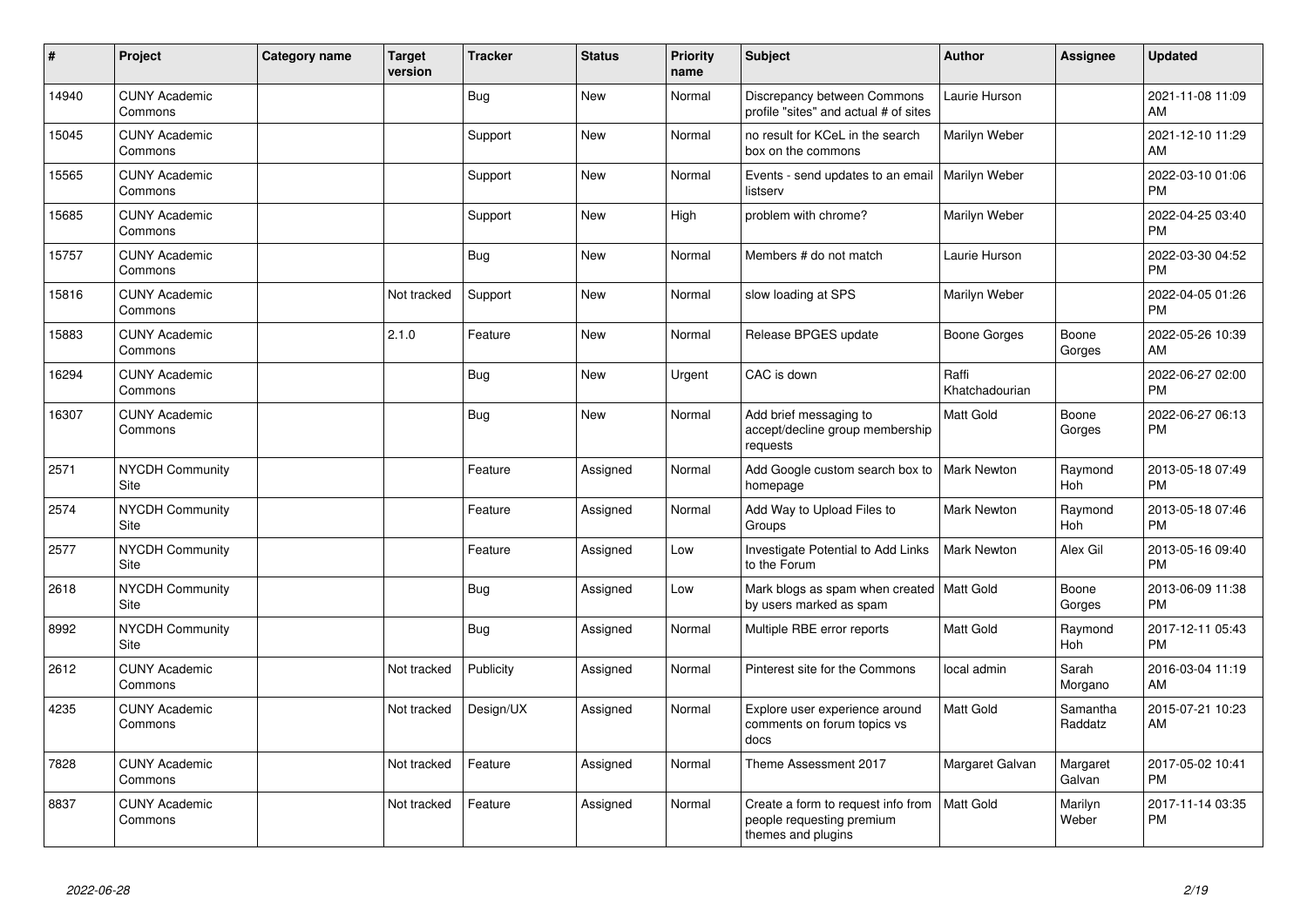| #     | Project                         | <b>Category name</b> | <b>Target</b><br>version | <b>Tracker</b> | <b>Status</b>        | <b>Priority</b><br>name | <b>Subject</b>                                                          | <b>Author</b>       | Assignee         | <b>Updated</b>                |
|-------|---------------------------------|----------------------|--------------------------|----------------|----------------------|-------------------------|-------------------------------------------------------------------------|---------------------|------------------|-------------------------------|
| 10368 | <b>CUNY Academic</b><br>Commons |                      | Future<br>release        | Feature        | Assigned             | Normal                  | Use ORCID data to populate<br>academic profile page                     | Stephen Francoeur   | Boone<br>Gorges  | 2018-09-25 01:53<br><b>PM</b> |
| 11517 | <b>CUNY Academic</b><br>Commons |                      | Not tracked              | Feature        | Assigned             | Normal                  | wp-accessibility plugin should not<br>strip 'target="_blank" by default | <b>Boone Gorges</b> | Laurie Hurson    | 2019-09-24 09:57<br>AM        |
| 11519 | <b>CUNY Academic</b><br>Commons |                      | Not tracked              | Support        | Assigned             | Normal                  | comment option not appearing                                            | Marilyn Weber       |                  | 2019-09-24 10:28<br>AM        |
| 12436 | <b>CUNY Academic</b><br>Commons |                      | Not tracked              | <b>Bug</b>     | Assigned             | Normal                  | Nightly system downtime                                                 | <b>Boone Gorges</b> |                  | 2020-08-01 09:30<br>AM        |
| 2576  | NYCDH Community<br><b>Site</b>  |                      |                          | <b>Bug</b>     | Hold                 | Low                     | Test Next Button in Javascript<br><b>Tutorial Under Activities</b>      | <b>Mark Newton</b>  | Alex Gil         | 2013-05-18 02:55<br><b>PM</b> |
| 11848 | <b>CUNY Academic</b><br>Commons |                      | Not tracked              | Support        | Hold                 | Normal                  | a Dean of Faculty wants to share<br>a large file                        | Marilyn Weber       |                  | 2019-09-24 08:44<br>AM        |
| 13912 | <b>CUNY Academic</b><br>Commons |                      | Not tracked              | Feature        | Hold                 | Low                     | posting "missed schedule"                                               | Marilyn Weber       |                  | 2021-02-23 10:46<br>AM        |
| 16092 | <b>CUNY Academic</b><br>Commons |                      | Future<br>release        | Feature        | Hold                 | Normal                  | Don't show main site in Site<br>search results                          | <b>Boone Gorges</b> | Boone<br>Gorges  | 2022-05-17 03:12<br><b>PM</b> |
| 2573  | NYCDH Community<br>Site         |                      |                          | Feature        | Reporter<br>Feedback | Normal                  | Add dh nyc twitter list feed to site                                    | <b>Mark Newton</b>  | <b>Matt Gold</b> | 2013-05-16 11:42<br><b>PM</b> |
| 6644  | <b>CUNY Academic</b><br>Commons |                      | Not tracked              | <b>Bug</b>     | Reporter<br>Feedback | High                    | White Screen at Login Pge                                               | <b>Luke Waltzer</b> | Raymond<br>Hoh   | 2016-11-21 10:34<br><b>PM</b> |
| 9207  | <b>CUNY Academic</b><br>Commons |                      | Future<br>release        | Support        | Reporter<br>Feedback | Normal                  | display dashboards made in<br>Tableau?                                  | Marilyn Weber       | Boone<br>Gorges  | 2018-04-10 10:42<br>AM        |
| 10262 | <b>CUNY Academic</b><br>Commons |                      | Not tracked              | <b>Bug</b>     | Reporter<br>Feedback | Normal                  | Newsletter Plugin: Broken Image<br>at Bottom of All Newsletters         | Mark Webb           | Raymond<br>Hoh   | 2018-08-30 05:17<br><b>PM</b> |
| 10657 | <b>CUNY Academic</b><br>Commons |                      | Not tracked              | Support        | Reporter<br>Feedback | Normal                  | child theme problems                                                    | Marilyn Weber       |                  | 2018-11-08 01:19<br><b>PM</b> |
| 10678 | <b>CUNY Academic</b><br>Commons |                      | Not tracked              | Bug            | Reporter<br>Feedback | High                    | Newsletter Plugin Not Sending<br>Out Newsletters                        | Mark Webb           | Boone<br>Gorges  | 2019-09-16 09:38<br><b>PM</b> |
| 11131 | <b>CUNY Academic</b><br>Commons |                      | Future<br>release        | Feature        | Reporter<br>Feedback | Normal                  | <b>Image Annotation Plugins</b>                                         | Laurie Hurson       |                  | 2019-02-26 11:33<br>AM        |
| 11149 | <b>CUNY Academic</b><br>Commons |                      | Not tracked              | Support        | Reporter<br>Feedback | Normal                  | comments getting blocked                                                | Marilyn Weber       | Raymond<br>Hoh   | 2019-03-26 11:40<br>AM        |
| 11509 | <b>CUNY Academic</b><br>Commons |                      | Not tracked              | Support        | Reporter<br>Feedback | Normal                  | deleted Page causing a Menu<br>problem?                                 | Marilyn Weber       |                  | 2019-06-04 09:54<br>AM        |
| 11771 | <b>CUNY Academic</b><br>Commons |                      | Not tracked              | Support        | Reporter<br>Feedback | Normal                  | post displays in sections                                               | Marilyn Weber       |                  | 2019-08-20 10:34<br>AM        |
| 11787 | <b>CUNY Academic</b><br>Commons |                      | Not tracked              | Support        | Reporter<br>Feedback | Normal                  | automated comments notifications<br>on ZenDesk                          | Marilyn Weber       |                  | 2019-08-26 06:18<br><b>PM</b> |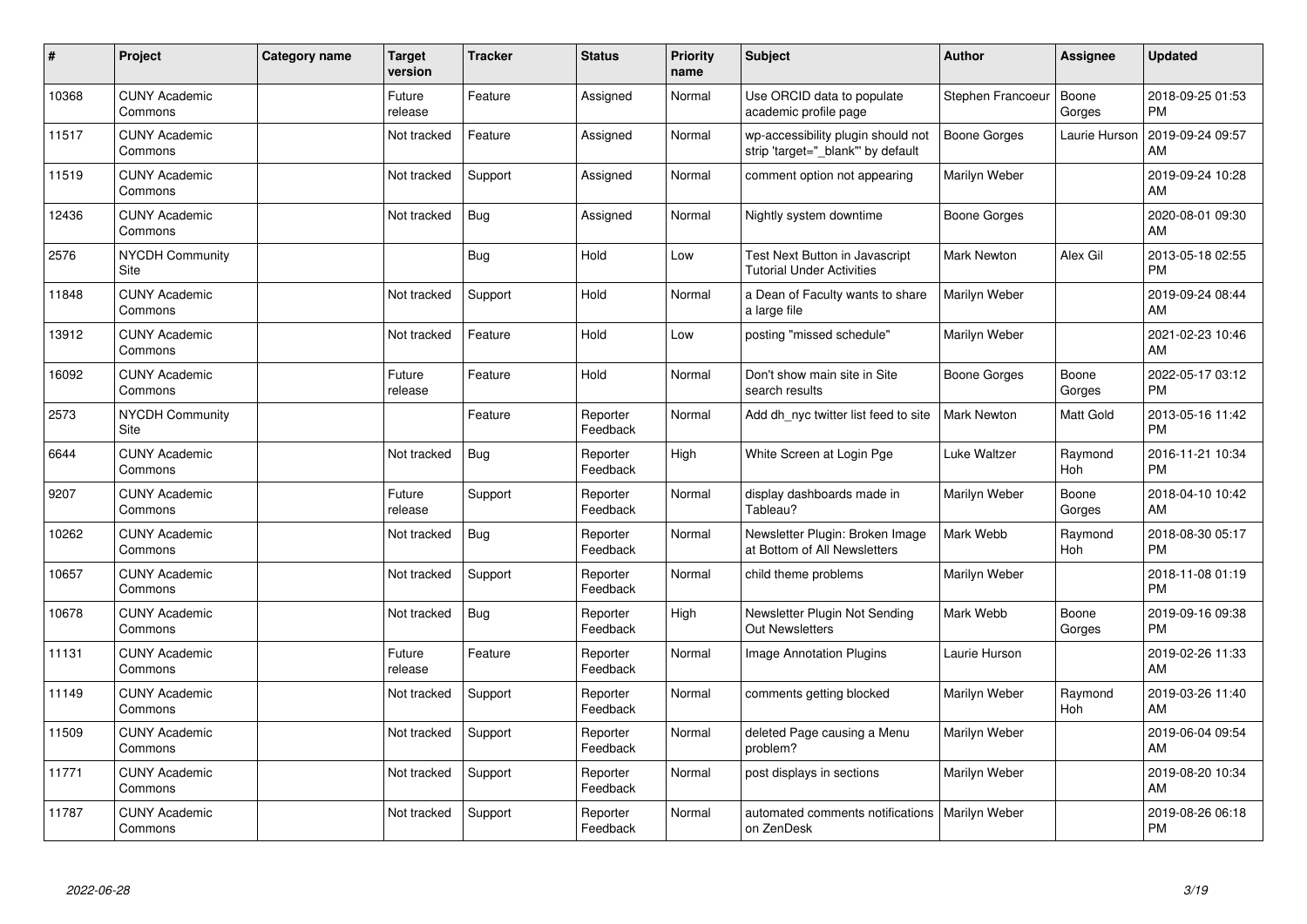| #     | Project                         | <b>Category name</b> | <b>Target</b><br>version | <b>Tracker</b> | <b>Status</b>        | <b>Priority</b><br>name | <b>Subject</b>                                                    | <b>Author</b>        | <b>Assignee</b> | <b>Updated</b>                |
|-------|---------------------------------|----------------------|--------------------------|----------------|----------------------|-------------------------|-------------------------------------------------------------------|----------------------|-----------------|-------------------------------|
| 12004 | <b>CUNY Academic</b><br>Commons |                      | Not tracked              | Support        | Reporter<br>Feedback | Normal                  | Notifications for spam blog<br>comments                           | Gina Cherry          | Raymond<br>Hoh  | 2019-11-01 12:05<br><b>PM</b> |
| 12198 | <b>CUNY Academic</b><br>Commons |                      | Not tracked              | <b>Bug</b>     | Reporter<br>Feedback | Normal                  | Duplicate listing in My Sites                                     | Tom Harbison         |                 | 2019-12-09 05:50<br><b>PM</b> |
| 12484 | <b>CUNY Academic</b><br>Commons |                      | Not tracked              | Support        | Reporter<br>Feedback | Normal                  | Sign up Code for COIL Course<br>starting in March                 | Laurie Hurson        | Matt Gold       | 2020-03-02 02:26<br><b>PM</b> |
| 13034 | <b>CUNY Academic</b><br>Commons |                      | Not tracked              | Support        | Reporter<br>Feedback | Normal                  | a site is asking people to join the<br>Commons to get a download  | Marilyn Weber        |                 | 2020-07-12 07:23<br>AM        |
| 13255 | <b>CUNY Academic</b><br>Commons |                      | Not tracked              | Support        | Reporter<br>Feedback | Normal                  | Accessibility problems                                            | Marilyn Weber        |                 | 2020-09-01 05:48<br>PM        |
| 14398 | <b>CUNY Academic</b><br>Commons |                      | Not tracked              | Support        | Reporter<br>Feedback | Normal                  | Events plug-in notification<br>problem                            | Marilyn Weber        |                 | 2021-05-11 11:21<br>AM        |
| 14504 | <b>CUNY Academic</b><br>Commons |                      | Not tracked              | Publicity      | Reporter<br>Feedback | Normal                  | Adding showcases to home page<br>menu                             | Laurie Hurson        | Boone<br>Gorges | 2022-01-19 03:26<br><b>PM</b> |
| 14538 | <b>CUNY Academic</b><br>Commons |                      | Not tracked              | Support        | Reporter<br>Feedback | Normal                  | <b>Weebly To Commons</b>                                          | Laurie Hurson        |                 | 2021-09-14 10:47<br>AM        |
| 14629 | <b>CUNY Academic</b><br>Commons |                      | Not tracked              | <b>Bug</b>     | Reporter<br>Feedback | Normal                  | Possible Post Order Bug?                                          | <b>Syelle Graves</b> |                 | 2021-09-14 10:47<br>AM        |
| 14784 | <b>CUNY Academic</b><br>Commons |                      |                          | Support        | Reporter<br>Feedback | Normal                  | User report of logo problem when<br>using Customizer theme        | Marilyn Weber        |                 | 2021-09-17 10:25<br>AM        |
| 14842 | <b>CUNY Academic</b><br>Commons |                      | Not tracked              | Support        | Reporter<br>Feedback | Normal                  | Question about widgets and block<br>editor                        | Gina Cherry          |                 | 2021-10-06 03:01<br><b>PM</b> |
| 14900 | <b>CUNY Academic</b><br>Commons |                      | Not tracked              | Support        | Reporter<br>Feedback | Normal                  | previous theme?                                                   | Marilyn Weber        |                 | 2021-10-25 10:31<br>AM        |
| 15169 | <b>CUNY Academic</b><br>Commons |                      | 2.0.2                    | Support        | Reporter<br>Feedback | Normal                  | new Prelude website zipfiles for<br>custom theme and other files. | Marilyn Weber        |                 | 2022-06-14 11:36<br>AM        |
| 15176 | <b>CUNY Academic</b><br>Commons |                      | Not tracked              | Support        | Reporter<br>Feedback | Normal                  | Archiving Q Writing & Old<br>Wordpress Sites on the Commons       | Laurie Hurson        |                 | 2022-02-08 10:28<br>AM        |
| 15260 | <b>CUNY Academic</b><br>Commons |                      |                          | Support        | Reporter<br>Feedback | Normal                  | Diacritical markings   European<br><b>Stages</b>                  | Marilyn Weber        |                 | 2022-02-04 08:16<br>AM        |
| 15370 | <b>CUNY Academic</b><br>Commons |                      |                          | Support        | Reporter<br>Feedback | Normal                  | All-in-One Event Calendar?                                        | Marilyn Weber        |                 | 2022-02-17 11:03<br>AM        |
| 15613 | <b>CUNY Academic</b><br>Commons |                      | 2.0.2                    | Feature        | Reporter<br>Feedback | Normal                  | Adding "Passster" plugin                                          | Laurie Hurson        |                 | 2022-06-14 11:36<br>AM        |
| 15655 | <b>CUNY Academic</b><br>Commons |                      | 2.0.2                    | Support        | Reporter<br>Feedback | Normal                  | Event Aggregator plugin?                                          | Marilyn Weber        |                 | 2022-06-14 11:36<br>AM        |
| 15923 | <b>CUNY Academic</b><br>Commons |                      | Not tracked              | Feature        | Reporter<br>Feedback | Normal                  | <b>Bellows Plugin Adjustments</b>                                 | Laurie Hurson        |                 | 2022-04-20 10:10<br>AM        |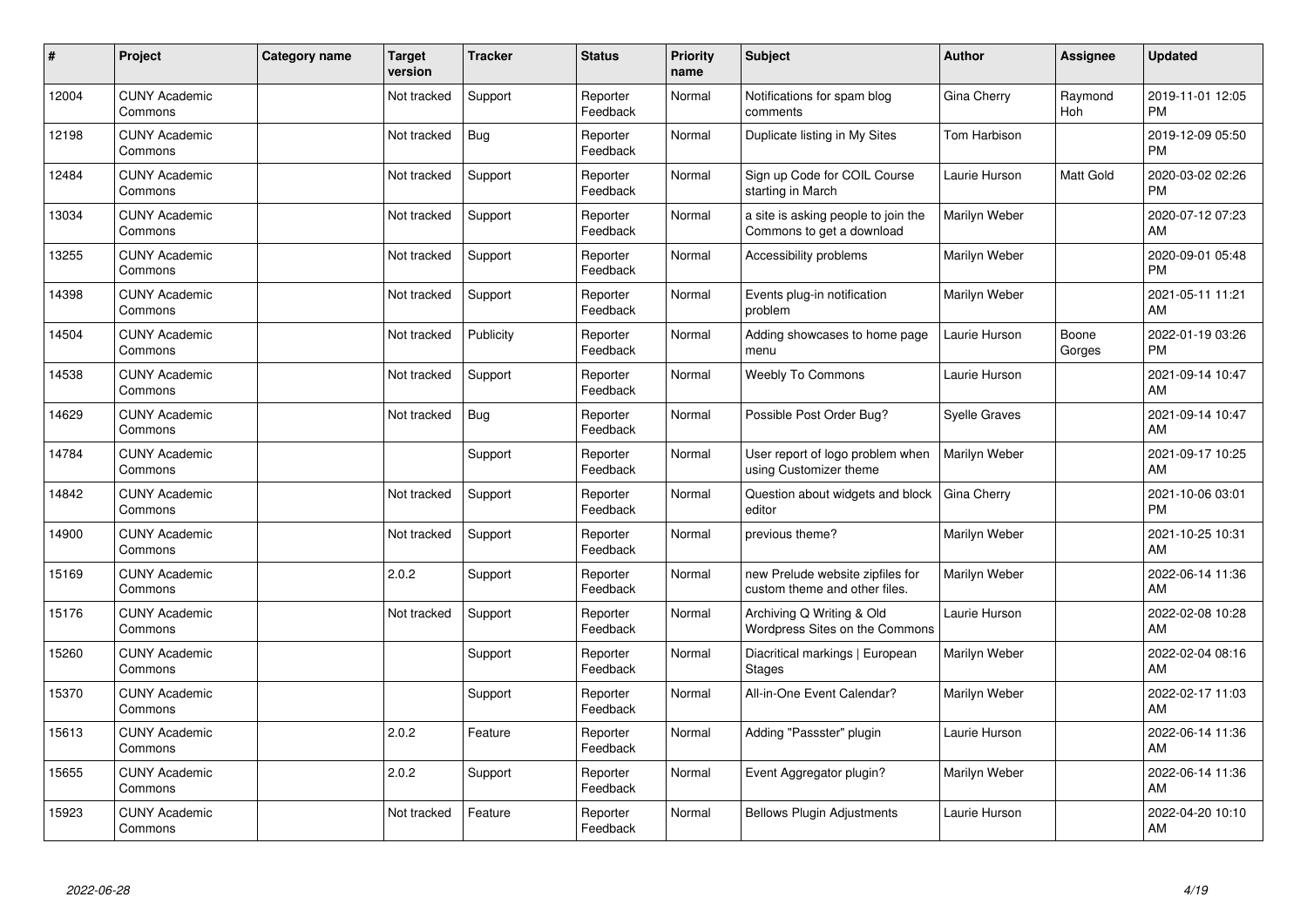| #     | Project                                                                 | <b>Category name</b> | <b>Target</b><br>version | <b>Tracker</b> | <b>Status</b>        | <b>Priority</b><br>name | Subject                                                                                   | <b>Author</b>           | <b>Assignee</b>     | <b>Updated</b>                |
|-------|-------------------------------------------------------------------------|----------------------|--------------------------|----------------|----------------------|-------------------------|-------------------------------------------------------------------------------------------|-------------------------|---------------------|-------------------------------|
| 16099 | <b>CUNY Academic</b><br>Commons                                         |                      |                          | Support        | Reporter<br>Feedback | Normal                  | request for Newsletter Glue                                                               | Marilyn Weber           |                     | 2022-05-13 12:14<br><b>PM</b> |
| 16110 | <b>CUNY Academic</b><br>Commons                                         |                      |                          | Support        | Reporter<br>Feedback | Normal                  | remove Creative Commons<br>license from pages?                                            | Marilyn Weber           | Raymond<br>Hoh      | 2022-05-17 06:11<br><b>PM</b> |
| 16290 | <b>CUNY Academic</b><br>Commons                                         |                      |                          | Feature        | Reporter<br>Feedback | Normal                  | Add Table Of Contents Block<br>plug-in                                                    | Raffi<br>Khatchadourian |                     | 2022-06-24 10:26<br>AM        |
| 12062 | AD/O365 Transition<br>from NonMatric to<br><b>Matriculated Students</b> |                      |                          | Feature        | In Progress          | Normal                  | create solution and console<br>project                                                    | Emilio Rodriguez        | Emilio<br>Rodriguez | 2019-11-12 03:56<br><b>PM</b> |
| 10839 | <b>CUNY Academic</b><br>Commons                                         | About page           | Not tracked              | Support        | New                  | Normal                  | <b>Mission Statement Needs</b><br>Revision                                                | scott voth              | Matt Gold           | 2018-12-26 10:58<br>AM        |
| 2666  | <b>CUNY Academic</b><br>Commons                                         | About page           | Not tracked              | Documentation  | Assigned             | Normal                  | Update About Text                                                                         | Chris Stein             | Luke Waltzer        | 2016-03-04 11:19<br>AM        |
| 8900  | <b>CUNY Academic</b><br>Commons                                         | Accessibility        | Future<br>release        | Feature        | Assigned             | Normal                  | Look into tools to enforce<br>accessibility in WP environment                             | <b>Matt Gold</b>        | Boone<br>Gorges     | 2022-04-26 11:59<br>AM        |
| 8901  | <b>CUNY Academic</b><br>Commons                                         | Accessibility        | Future<br>release        | Feature        | Assigned             | Normal                  | Theme analysis for accessibility                                                          | <b>Matt Gold</b>        | Boone<br>Gorges     | 2022-04-26 11:59<br>AM        |
| 4972  | <b>CUNY Academic</b><br>Commons                                         | Analytics            | Not tracked              | <b>Bug</b>     | <b>New</b>           | Normal                  | <b>Newsletter Analytics</b>                                                               | Stephen Real            | <b>Matt Gold</b>    | 2015-12-09 12:54<br><b>PM</b> |
| 5679  | <b>CUNY Academic</b><br>Commons                                         | Analytics            | Not tracked              | Feature        | <b>New</b>           | Normal                  | Logged In Users for GA                                                                    | Valerie Townsend        | Valerie<br>Townsend | 2016-06-11 09:49<br>AM        |
| 15210 | <b>CUNY Academic</b><br>Commons                                         | Analytics            | Not tracked              | Design/UX      | <b>New</b>           | Normal                  | Google Analytics improvements                                                             | Colin McDonald          | Boone<br>Gorges     | 2022-05-24 10:47<br>AM        |
| 1460  | <b>CUNY Academic</b><br>Commons                                         | Analytics            | Future<br>release        | Feature        | Assigned             | Normal                  | Update System Report                                                                      | <b>Brian Foote</b>      | Boone<br>Gorges     | 2015-11-09 06:13<br><b>PM</b> |
| 4070  | <b>CUNY Academic</b><br>Commons                                         | Analytics            | Not tracked              | Support        | Assigned             | Normal                  | Request for JITP site analytics                                                           | <b>Matt Gold</b>        | Seth Persons        | 2016-02-23 03:09<br><b>PM</b> |
| 5581  | <b>CUNY Academic</b><br>Commons                                         | Analytics            | Future<br>release        | Feature        | Assigned             | Normal                  | Explore alternatives to Google<br>Analytics                                               | Matt Gold               | Valerie<br>Townsend | 2020-04-17 03:12<br>PM        |
| 7022  | <b>CUNY Academic</b><br>Commons                                         | Announcements        | Future<br>release        | Bug            | New                  | Normal                  | Sitewide announcements should<br>be displayed on, and dismissable<br>from, mapped domains | <b>Boone Gorges</b>     | Boone<br>Gorges     | 2018-03-22 10:18<br>AM        |
| 4635  | <b>CUNY Academic</b><br>Commons                                         | Authentication       | Future<br>release        | Feature        | New                  | Normal                  | Allow non-WP authentication                                                               | <b>Boone Gorges</b>     | Sonja Leix          | 2019-03-01 02:05<br>PM        |
| 9720  | <b>CUNY Academic</b><br>Commons                                         | Authentication       | Future<br>release        | Feature        | New                  | Normal                  | The Commons should be an<br>oAuth provider                                                | Boone Gorges            |                     | 2019-03-01 02:04<br>PM        |
| 6078  | <b>CUNY Academic</b><br>Commons                                         | Blogs (BuddyPress)   | Future<br>release        | Feature        | New                  | Normal                  | <b>Explore Adding Network Blog</b><br>Metadata Plugin                                     | Luke Waltzer            | Luke Waltzer        | 2016-10-11 10:29<br>PM        |
| 8835  | <b>CUNY Academic</b><br>Commons                                         | Blogs (BuddyPress)   | Future<br>release        | Feature        | New                  | Normal                  | Extend cuny.is shortlinks to sites                                                        | Luke Waltzer            | Boone<br>Gorges     | 2022-04-26 11:59<br>AM        |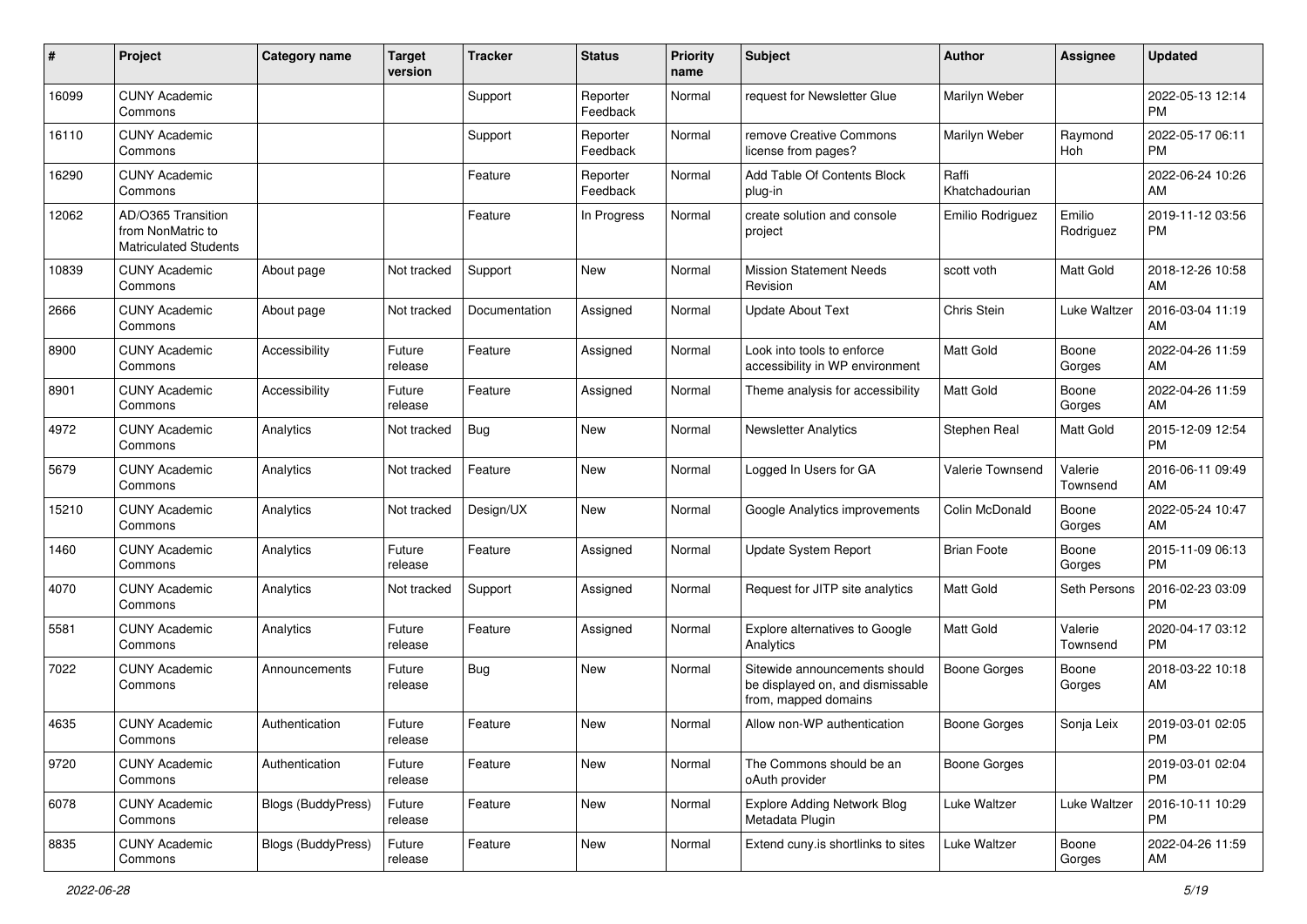| #     | Project                         | Category name          | Target<br>version | <b>Tracker</b> | <b>Status</b>        | <b>Priority</b><br>name | <b>Subject</b>                                                       | <b>Author</b>    | <b>Assignee</b>     | <b>Updated</b>                |
|-------|---------------------------------|------------------------|-------------------|----------------|----------------------|-------------------------|----------------------------------------------------------------------|------------------|---------------------|-------------------------------|
| 5691  | <b>CUNY Academic</b><br>Commons | Blogs (BuddyPress)     | Future<br>release | <b>Bug</b>     | Assigned             | High                    | Differing numbers on Sites display   Matt Gold                       |                  | Raymond<br>Hoh      | 2016-06-13 01:37<br><b>PM</b> |
| 8836  | <b>CUNY Academic</b><br>Commons | Blogs (BuddyPress)     | Future<br>release | Feature        | Assigned             | Normal                  | Redesign site launch process                                         | <b>Matt Gold</b> | Boone<br>Gorges     | 2019-10-03 02:49<br><b>PM</b> |
| 12350 | <b>CUNY Academic</b><br>Commons | Blogs (BuddyPress)     | Not tracked       | Support        | Reporter<br>Feedback | Normal                  | URL creation problem                                                 | Marilyn Weber    |                     | 2020-02-03 11:27<br>AM        |
| 7624  | <b>CUNY Academic</b><br>Commons | BuddyPress (misc)      | Future<br>release | Design/UX      | <b>New</b>           | Normal                  | <b>BP Notifications</b>                                              | Luke Waltzer     | Paige Dupont        | 2017-02-08 10:43<br><b>PM</b> |
| 11243 | <b>CUNY Academic</b><br>Commons | BuddyPress (misc)      | Future<br>release | Bug            | <b>New</b>           | Normal                  | Audit bp-custom.php                                                  | Raymond Hoh      | Raymond<br>Hoh      | 2022-04-26 11:59<br>AM        |
| 58    | <b>CUNY Academic</b><br>Commons | BuddyPress (misc)      | Future<br>release | Feature        | Assigned             | Low                     | Make member search sortable by<br>last name                          | Roberta Brody    | Boone<br>Gorges     | 2010-08-26 02:38<br><b>PM</b> |
| 310   | <b>CUNY Academic</b><br>Commons | BuddyPress (misc)      | Future<br>release | Feature        | Assigned             | Low                     | <b>Friend Request Email</b>                                          | <b>Matt Gold</b> | Samantha<br>Raddatz | 2015-11-09 05:08<br><b>PM</b> |
| 377   | <b>CUNY Academic</b><br>Commons | BuddyPress (misc)      | Future<br>release | Feature        | Assigned             | Normal                  | Like buttons                                                         | <b>Matt Gold</b> | Boone<br>Gorges     | 2010-11-16 05:13<br><b>PM</b> |
| 435   | <b>CUNY Academic</b><br>Commons | BuddyPress (misc)      | Future<br>release | Feature        | Assigned             | Normal                  | Include Avatar Images in Forum<br><b>Post Notification Emails</b>    | <b>Matt Gold</b> | Boone<br>Gorges     | 2010-12-08 12:40<br><b>PM</b> |
| 500   | <b>CUNY Academic</b><br>Commons | BuddyPress (misc)      | Future<br>release | Feature        | Assigned             | Normal                  | <b>Export Group Data</b>                                             | <b>Matt Gold</b> | Boone<br>Gorges     | 2010-12-19 12:09<br><b>PM</b> |
| 554   | <b>CUNY Academic</b><br>Commons | BuddyPress (misc)      | Future<br>release | Feature        | Assigned             | Normal                  | Add Trackback notifications to<br>site-wide activity feed            | <b>Matt Gold</b> | Boone<br>Gorges     | 2015-11-09 06:19<br><b>PM</b> |
| 599   | <b>CUNY Academic</b><br>Commons | BuddyPress (misc)      | Future<br>release | Feature        | Assigned             | Normal                  | Consider adding rating plugins for<br><b>BuddyPress/BBPress</b>      | <b>Matt Gold</b> | Boone<br>Gorges     | 2011-08-22 06:50<br><b>PM</b> |
| 635   | <b>CUNY Academic</b><br>Commons | BuddyPress (misc)      | Future<br>release | Feature        | Assigned             | Normal                  | Big Blue Button -<br>Videoconferencing in Groups and<br><b>Blogs</b> | <b>Matt Gold</b> | Boone<br>Gorges     | 2011-03-14 03:24<br><b>PM</b> |
| 1423  | <b>CUNY Academic</b><br>Commons | BuddyPress (misc)      | Future<br>release | Feature        | Assigned             | Low                     | Show an avatar for pingback<br>comment activity items                | Boone Gorges     | <b>Tahir Butt</b>   | 2016-10-24 12:03<br><b>PM</b> |
| 2325  | <b>CUNY Academic</b><br>Commons | BuddyPress (misc)      | Future<br>release | Feature        | Assigned             | Low                     | Profile should have separate<br>fields for first/last names          | local admin      | Boone<br>Gorges     | 2015-11-09 06:09<br><b>PM</b> |
| 4226  | <b>CUNY Academic</b><br>Commons | <b>BuddyPress Docs</b> | Future<br>release | Design/UX      | <b>New</b>           | Normal                  | Add option to connect a Doc with<br>a Group                          | Samantha Raddatz | Samantha<br>Raddatz | 2015-09-09 04:08<br><b>PM</b> |
| 6389  | <b>CUNY Academic</b><br>Commons | <b>BuddyPress Docs</b> | Future<br>release | Feature        | <b>New</b>           | Low                     | Make Discussion Area Visible<br>When Editing a Doc                   | Luke Waltzer     | Boone<br>Gorges     | 2016-10-21 04:16<br><b>PM</b> |
| 519   | <b>CUNY Academic</b><br>Commons | <b>BuddyPress Docs</b> | Future<br>release | Feature        | Assigned             | Low                     | TOC for individual docs - for new<br>BP "wiki-like" plugin           | scott voth       | Boone<br>Gorges     | 2015-11-09 05:54<br><b>PM</b> |
| 618   | <b>CUNY Academic</b><br>Commons | <b>BuddyPress Docs</b> | Future<br>release | Feature        | Assigned             | Normal                  | BuddyPress Docs: export formats                                      | Boone Gorges     | Boone<br>Gorges     | 2015-11-09 05:38<br><b>PM</b> |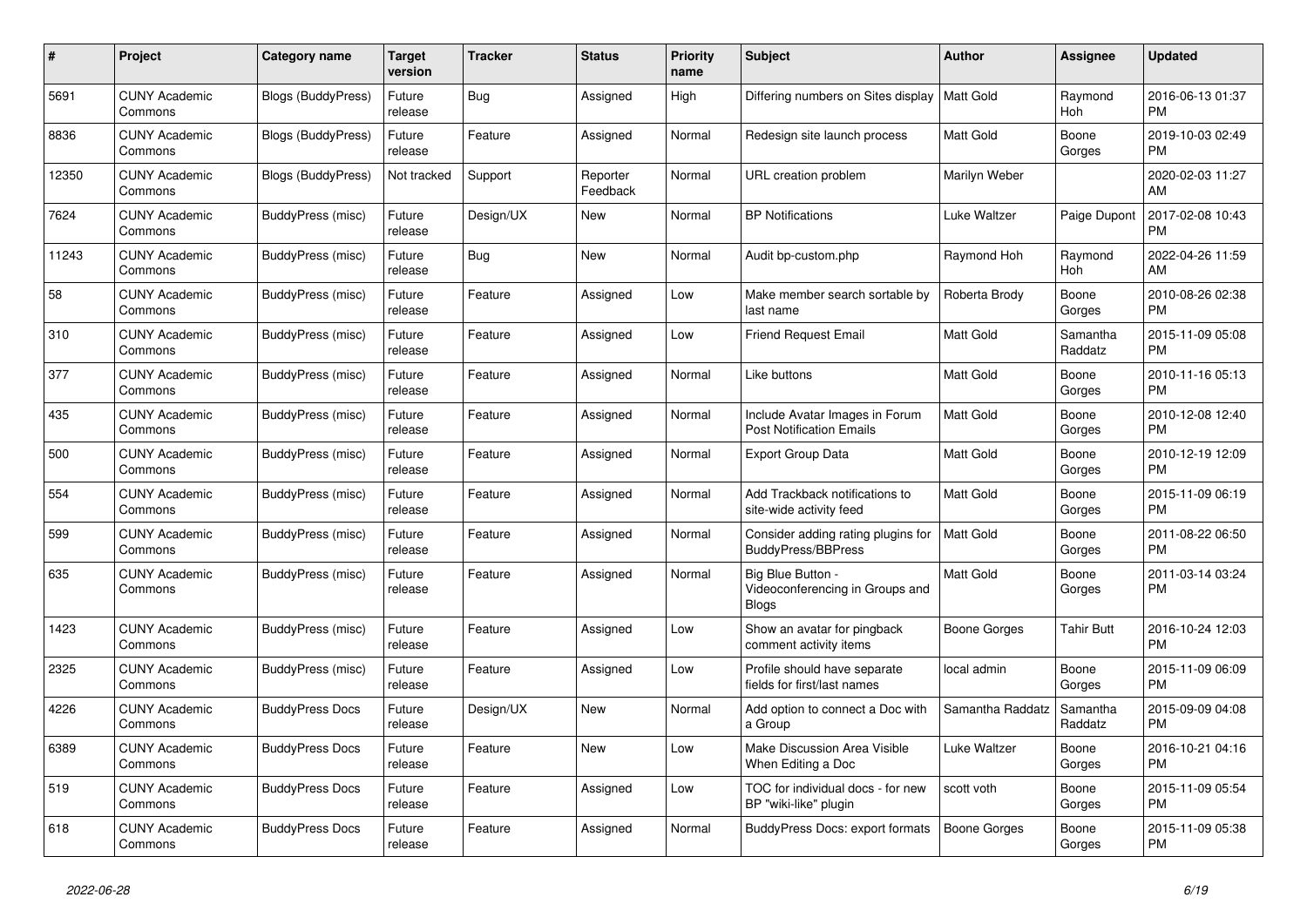| #     | Project                         | Category name          | <b>Target</b><br>version | <b>Tracker</b> | <b>Status</b>        | <b>Priority</b><br>name | <b>Subject</b>                                             | <b>Author</b>           | <b>Assignee</b>      | <b>Updated</b>                |
|-------|---------------------------------|------------------------|--------------------------|----------------|----------------------|-------------------------|------------------------------------------------------------|-------------------------|----------------------|-------------------------------|
| 1417  | <b>CUNY Academic</b><br>Commons | <b>BuddyPress Docs</b> | Future<br>release        | Feature        | Assigned             | Low                     | <b>Bulk actions for BuddyPress Docs</b>                    | <b>Boone Gorges</b>     | Boone<br>Gorges      | 2016-10-17 10:41<br><b>PM</b> |
| 1422  | <b>CUNY Academic</b><br>Commons | <b>BuddyPress Docs</b> | Future<br>release        | Feature        | Assigned             | Normal                  | Make "created Doc" activity icons<br>non-mini              | <b>Boone Gorges</b>     | Boone<br>Gorges      | 2015-11-09 05:48<br><b>PM</b> |
| 1744  | <b>CUNY Academic</b><br>Commons | <b>BuddyPress Docs</b> | Future<br>release        | Feature        | Assigned             | Normal                  | Spreadsheet-style Docs                                     | Boone Gorges            | Boone<br>Gorges      | 2015-11-09 06:13<br><b>PM</b> |
| 2523  | <b>CUNY Academic</b><br>Commons | <b>BuddyPress Docs</b> | Future<br>release        | Feature        | Assigned             | Normal                  | Allow Users to Upload Images to<br><b>BP</b> Docs          | <b>Matt Gold</b>        | Boone<br>Gorges      | 2015-11-09 06:14<br><b>PM</b> |
| 13466 | <b>CUNY Academic</b><br>Commons | Cavalcade              | Future<br>release        | Feature        | <b>New</b>           | Normal                  | Automated cleanup for duplicate<br>Cavalcade tasks         | Boone Gorges            | Boone<br>Gorges      | 2020-10-13 05:24<br><b>PM</b> |
| 14994 | <b>CUNY Academic</b><br>Commons | cdev.gc.cuny.edu       | Not tracked              | Support        | In Progress          | Normal                  | Clear Cache on CDEV                                        | scott voth              | Raymond<br>Hoh       | 2021-12-07 03:51<br><b>PM</b> |
| 4027  | <b>CUNY Academic</b><br>Commons | Commons In A Box       | Not tracked              | Design/UX      | Assigned             | Normal                  | Usability review of CBOX update<br>procedures              | Matt Gold               | Samantha<br>Raddatz  | 2015-05-11 06:36<br><b>PM</b> |
| 9060  | <b>CUNY Academic</b><br>Commons | Commons In A Box       | Not tracked              | <b>Bug</b>     | Hold                 | Normal                  | Problems with CBox image library<br>upload                 | Lisa Rhody              | Raymond<br>Hoh       | 2018-01-10 03:26<br><b>PM</b> |
| 10226 | <b>CUNY Academic</b><br>Commons | Courses                | Future<br>release        | Feature        | <b>New</b>           | Normal                  | Add "My Courses" to drop down<br>list                      | scott voth              | Boone<br>Gorges      | 2021-11-19 12:42<br><b>PM</b> |
| 11789 | <b>CUNY Academic</b><br>Commons | Courses                | Future<br>release        | Feature        | <b>New</b>           | Normal                  | Ability to remove item from<br>Courses list                | Laurie Hurson           | Sonja Leix           | 2019-09-24 12:28<br><b>PM</b> |
| 12438 | <b>CUNY Academic</b><br>Commons | Courses                | Not tracked              | <b>Bug</b>     | <b>New</b>           | Normal                  | Site appearing twice                                       | Laurie Hurson           | Boone<br>Gorges      | 2020-02-18 01:34<br><b>PM</b> |
| 11556 | <b>CUNY Academic</b><br>Commons | Courses                | Not tracked              | Bug            | Reporter<br>Feedback | Normal                  | Instructor name given in course<br>listing                 | Tom Harbison            |                      | 2019-06-25 04:12<br><b>PM</b> |
| 9420  | <b>CUNY Academic</b><br>Commons | cuny.is                | Not tracked              | Feature        | <b>New</b>           | Normal                  | Request for http://cuny.is/streams                         | Raffi<br>Khatchadourian | Marilyn<br>Weber     | 2018-04-02 10:08<br>AM        |
| 10439 | <b>CUNY Academic</b><br>Commons | Design                 | 2.1.0                    | Design/UX      | <b>New</b>           | Normal                  | Create Style Guide for Commons                             | Sonja Leix              | Sara Cannon          | 2022-06-23 06:20<br><b>PM</b> |
| 860   | <b>CUNY Academic</b><br>Commons | Design                 | Future<br>release        | Design/UX      | Assigned             | Normal                  | <b>Standardize Button Treatment</b><br>Across the Commons  | Chris Stein             | Chris Stein          | 2014-05-01 09:45<br>AM        |
| 2754  | <b>CUNY Academic</b><br>Commons | Design                 | Future<br>release        | Feature        | Assigned             | Normal                  | Determine strategy for CAC logo<br>handling in top header  | Micki Kaufman           | Chris Stein          | 2015-01-05 08:53<br><b>PM</b> |
| 8902  | <b>CUNY Academic</b><br>Commons | Design                 | Not tracked              | Feature        | Assigned             | Normal                  | Report back on research on<br><b>BuddyPress themes</b>     | <b>Matt Gold</b>        | <b>Michael Smith</b> | 2017-11-10 12:31<br><b>PM</b> |
| 16199 | <b>CUNY Academic</b><br>Commons | <b>Directories</b>     | 2.0.2                    | Bug            | <b>New</b>           | Normal                  | Removed "Semester" Filter from<br><b>Courses Directory</b> | Laurie Hurson           | Boone<br>Gorges      | 2022-06-14 11:36<br>AM        |
| 4225  | <b>CUNY Academic</b><br>Commons | DiRT Integration       | Future<br>release        | Design/UX      | <b>New</b>           | Normal                  | Add information to DIRT page (in<br>Create a Group)        | Samantha Raddatz        | <b>Matt Gold</b>     | 2015-06-26 03:14<br><b>PM</b> |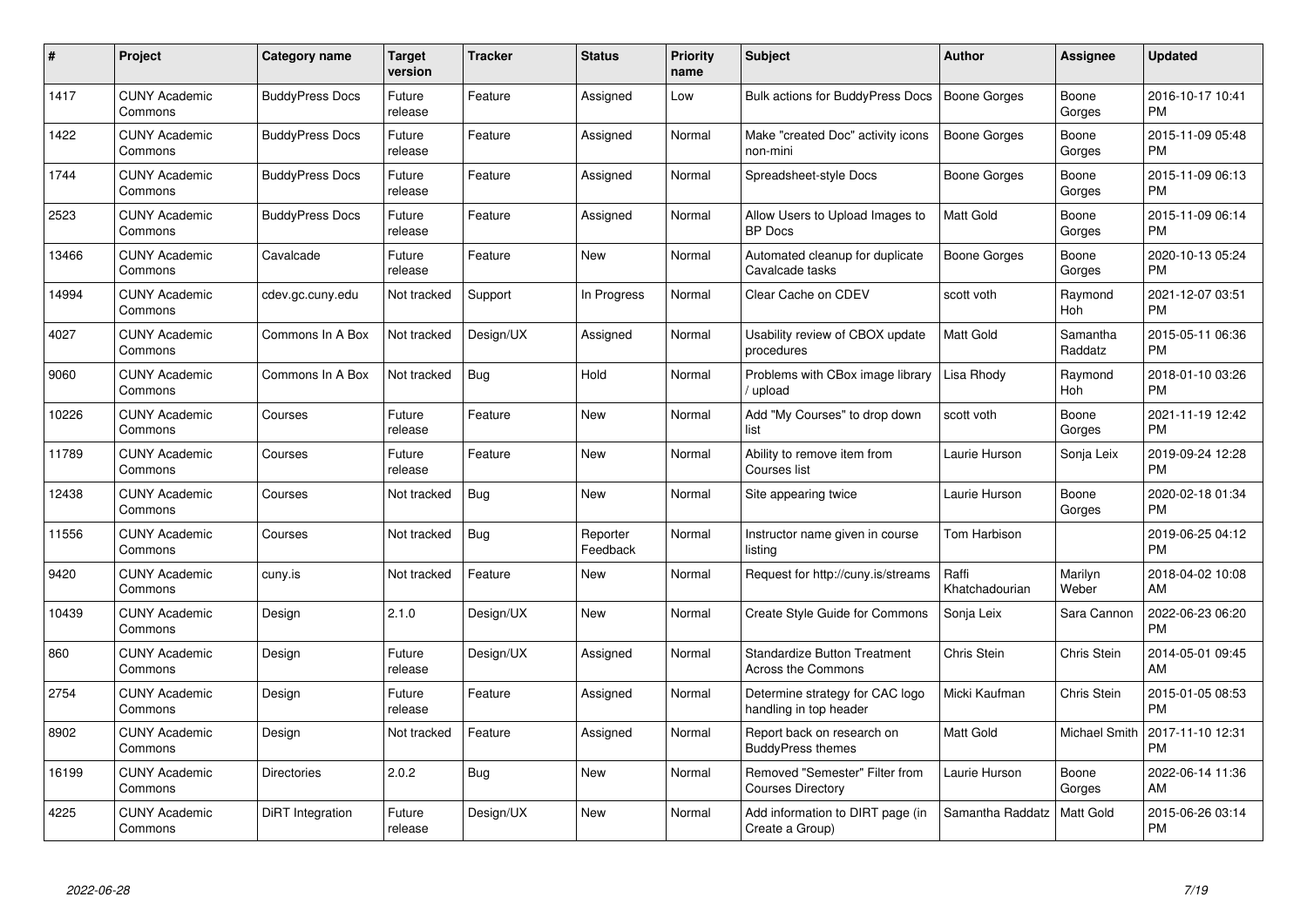| #     | Project                         | <b>Category name</b>       | <b>Target</b><br>version | <b>Tracker</b> | <b>Status</b>        | <b>Priority</b><br>name | Subject                                                                             | Author              | <b>Assignee</b>  | <b>Updated</b>                |
|-------|---------------------------------|----------------------------|--------------------------|----------------|----------------------|-------------------------|-------------------------------------------------------------------------------------|---------------------|------------------|-------------------------------|
| 3524  | <b>CUNY Academic</b><br>Commons | Documentation              | Not tracked              | Documentation  | Assigned             | Normal                  | Post describing all you can do<br>when starting up a new<br>blog/group              | Matt Gold           | scott voth       | 2014-10-04 12:56<br><b>PM</b> |
| 14496 | <b>CUNY Academic</b><br>Commons | Domain Mapping             | Future<br>release        | Bug            | New                  | Normal                  | Mapped domain SSO uses<br>third-party cookies                                       | Raymond Hoh         | Raymond<br>Hoh   | 2021-05-24 04:03<br><b>PM</b> |
| 10982 | <b>CUNY Academic</b><br>Commons | Domain Mapping             | Not tracked              | Support        | Reporter<br>Feedback | Normal                  | <b>CNAME</b> question                                                               | scott voth          |                  | 2019-01-22 04:29<br><b>PM</b> |
| 11493 | <b>CUNY Academic</b><br>Commons | Domain Mapping             | Not tracked              | Support        | Reporter<br>Feedback | Normal                  | Domain Mapping Request - Talia<br>Schaffer                                          | scott voth          | <b>Matt Gold</b> | 2019-08-06 08:39<br>AM        |
| 1166  | <b>CUNY Academic</b><br>Commons | <b>Email Invitations</b>   | Future<br>release        | Feature        | New                  | Low                     | Better organizational tools for<br>Sent Invites                                     | Boone Gorges        | Boone<br>Gorges  | 2015-11-09 06:02<br><b>PM</b> |
| 1167  | <b>CUNY Academic</b><br>Commons | <b>Email Invitations</b>   | Future<br>release        | Feature        | New                  | Low                     | Allow email invitations to be<br>resent                                             | Boone Gorges        | Boone<br>Gorges  | 2015-11-12 12:53<br>AM        |
| 1165  | <b>CUNY Academic</b><br>Commons | <b>Email Invitations</b>   | Future<br>release        | Feature        | Assigned             | Low                     | Allow saved lists of invitees under<br>Send Invites                                 | <b>Boone Gorges</b> | Boone<br>Gorges  | 2015-11-09 06:03<br><b>PM</b> |
| 5992  | <b>CUNY Academic</b><br>Commons | <b>Email Notifications</b> | Future<br>release        | Feature        | <b>New</b>           | Normal                  | Changing the From line of<br>autogenerated blog emails                              | Marilyn Weber       |                  | 2018-09-27 05:19<br><b>PM</b> |
| 12042 | <b>CUNY Academic</b><br>Commons | <b>Email Notifications</b> | Future<br>release        | Feature        | <b>New</b>           | Normal                  | Improved error logging for BPGES   Boone Gorges<br>send queue                       |                     | Boone<br>Gorges  | 2021-11-19 12:25<br><b>PM</b> |
| 333   | <b>CUNY Academic</b><br>Commons | <b>Email Notifications</b> | Future<br>release        | Feature        | Assigned             | Low                     | Delay Forum Notification Email<br>Delivery Until After Editing Period<br>Ends       | Matt Gold           | Raymond<br>Hoh   | 2015-11-09 06:01<br><b>PM</b> |
| 15604 | <b>CUNY Academic</b><br>Commons | <b>Email Notifications</b> | Future<br>release        | Feature        | Assigned             | Normal                  | Restructure Commons Group<br>Digest Email Messages                                  | <b>Matt Gold</b>    | Boone<br>Gorges  | 2022-05-26 10:45<br>AM        |
| 9979  | <b>CUNY Academic</b><br>Commons | <b>Email Notifications</b> | Not tracked              | Bug            | Reporter<br>Feedback | Normal                  | Reports of slow email activation<br>emails                                          | <b>Matt Gold</b>    | Boone<br>Gorges  | 2018-08-29 09:40<br><b>PM</b> |
| 11971 | <b>CUNY Academic</b><br>Commons | <b>Email Notifications</b> | Future<br>release        | Bug            | Reporter<br>Feedback | Low                     | Pictures obscured in emailed post<br>notifications                                  | Marilyn Weber       | Raymond<br>Hoh   | 2019-11-21 01:14<br><b>PM</b> |
| 4481  | <b>CUNY Academic</b><br>Commons | Events                     | Future<br>release        | Feature        | New                  | Normal                  | Group admins/mods should have<br>the ability to unlink an event from<br>the group   | <b>Boone Gorges</b> | Boone<br>Gorges  | 2017-04-24 03:53<br><b>PM</b> |
| 4592  | <b>CUNY Academic</b><br>Commons | Events                     | Future<br>release        | Design/UX      | <b>New</b>           | Normal                  | Event Creation - Venue Dropdown<br>Slow                                             | Samantha Raddatz    | Boone<br>Gorges  | 2015-09-14 04:56<br>PM        |
| 6749  | <b>CUNY Academic</b><br>Commons | Events                     | Future<br>release        | <b>Bug</b>     | New                  | Low                     | BPEO iCal request can trigger<br>very large number of DB queries                    | <b>Boone Gorges</b> | Raymond<br>Hoh   | 2016-11-15 10:09<br><b>PM</b> |
| 11531 | <b>CUNY Academic</b><br>Commons | Events                     | Future<br>release        | Feature        | New                  | Normal                  | Main Events calendar should<br>include non-public events that<br>user has access to | scott voth          | Boone<br>Gorges  | 2019-06-11 10:00<br>AM        |
| 3475  | <b>CUNY Academic</b><br>Commons | Events                     | Future<br>release        | Feature        | Assigned             | Normal                  | Request to add plugin to<br>streamline room<br>booking/appointment booking          | Naomi Barrettara    | Boone<br>Gorges  | 2014-12-01 05:14<br><b>PM</b> |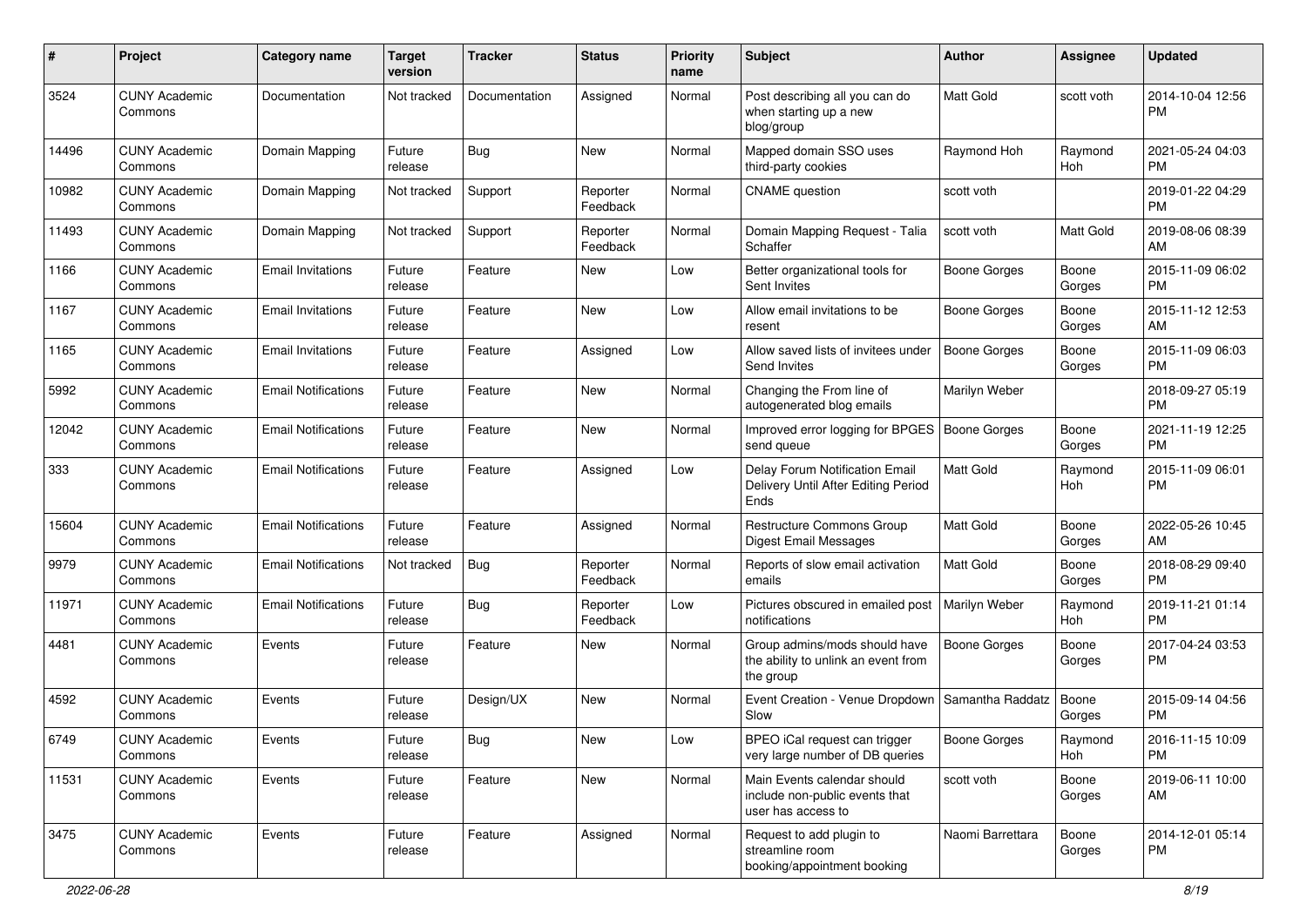| #     | <b>Project</b>                  | Category name      | Target<br>version | <b>Tracker</b> | <b>Status</b>        | <b>Priority</b><br>name | <b>Subject</b>                                                               | <b>Author</b>           | Assignee            | <b>Updated</b>                |
|-------|---------------------------------|--------------------|-------------------|----------------|----------------------|-------------------------|------------------------------------------------------------------------------|-------------------------|---------------------|-------------------------------|
| 4053  | <b>CUNY Academic</b><br>Commons | Events             | Future<br>release | Feature        | Assigned             | Normal                  | Create new tab for past events                                               | <b>Matt Gold</b>        | Boone<br>Gorges     | 2015-05-12 02:10<br><b>PM</b> |
| 4238  | <b>CUNY Academic</b><br>Commons | Events             | Future<br>release | Feature        | Assigned             | Normal                  | Copy Events to Other Groups?                                                 | <b>Matt Gold</b>        | Boone<br>Gorges     | 2015-07-02 10:08<br>AM        |
| 4438  | <b>CUNY Academic</b><br>Commons | Events             | Future<br>release | <b>Bug</b>     | Assigned             | Normal                  | Events Calendar - Export<br><b>Recurring Events</b>                          | scott voth              | Daniel Jones        | 2016-05-23 04:25<br><b>PM</b> |
| 4903  | <b>CUNY Academic</b><br>Commons | Events             | Future<br>release | Design/UX      | Assigned             | Normal                  | Improving visual appearance of<br>event calendars                            | <b>Matt Gold</b>        | Boone<br>Gorges     | 2016-10-13 11:51<br>AM        |
| 5016  | <b>CUNY Academic</b><br>Commons | Events             | Future<br>release | Feature        | Assigned             | Low                     | Allow comments to be posted on<br>events                                     | Matt Gold               | Raymond<br>Hoh      | 2019-03-01 02:23<br><b>PM</b> |
| 5696  | <b>CUNY Academic</b><br>Commons | Events             | Future<br>release | Feature        | Assigned             | Normal                  | Events Calendar - display options<br>calendar aggregation                    | Matt Gold               | Boone<br>Gorges     | 2016-10-13 11:44<br>AM        |
| 11077 | <b>CUNY Academic</b><br>Commons | Events             | Not tracked       | Feature        | Reporter<br>Feedback | Normal                  | Show event category description<br>in event list view                        | Raffi<br>Khatchadourian |                     | 2019-02-12 10:38<br><b>PM</b> |
| 3580  | <b>CUNY Academic</b><br>Commons | Group Blogs        | Future<br>release | Feature        | <b>New</b>           | Normal                  | Multiple blogs per group                                                     | <b>Boone Gorges</b>     | Boone<br>Gorges     | 2018-02-20 02:02<br><b>PM</b> |
| 653   | <b>CUNY Academic</b><br>Commons | Group Blogs        | Future<br>release | Feature        | Assigned             | Normal                  | Redesign Integration of Groups<br>and Blogs                                  | <b>Matt Gold</b>        | Samantha<br>Raddatz | 2015-11-09 05:40<br><b>PM</b> |
| 8756  | <b>CUNY Academic</b><br>Commons | Group Blogs        | Future<br>release | Feature        | Hold                 | Normal                  | Connect multiple blogs to one<br>group?                                      | Matt Gold               | Boone<br>Gorges     | 2017-09-30 10:42<br>AM        |
| 5317  | <b>CUNY Academic</b><br>Commons | Group Blogs        | Not tracked       | <b>Bug</b>     | Reporter<br>Feedback | Normal                  | Notifications of New Post Didn't<br>Come                                     | Luke Waltzer            | Samantha<br>Raddatz | 2016-03-21 10:41<br><b>PM</b> |
| 11834 | <b>CUNY Academic</b><br>Commons | <b>Group Files</b> | Future<br>release | Feature        | New                  | Normal                  | Improved tools for managing<br>group file folders                            | Boone Gorges            | Sonja Leix          | 2019-09-06 03:55<br><b>PM</b> |
| 12091 | <b>CUNY Academic</b><br>Commons | <b>Group Files</b> | Future<br>release | Feature        | <b>New</b>           | Normal                  | Improved pre-upload file<br>validation for bp-group-documents                | Boone Gorges            | Boone<br>Gorges     | 2019-11-14 01:21<br><b>PM</b> |
| 1192  | <b>CUNY Academic</b><br>Commons | Group Files        | Future<br>release | Feature        | Assigned             | Low                     | When posting group files, allow<br>users to add a category without<br>saving | <b>Matt Gold</b>        | Raymond<br>Hoh      | 2015-11-09 05:53<br><b>PM</b> |
| 3080  | <b>CUNY Academic</b><br>Commons | <b>Group Files</b> | Future<br>release | Feature        | Assigned             | Low                     | Create a system to keep track of<br>file changes                             | <b>Matt Gold</b>        | Boone<br>Gorges     | 2014-02-26 10:04<br><b>PM</b> |
| 3354  | <b>CUNY Academic</b><br>Commons | <b>Group Files</b> | Future<br>release | Feature        | Assigned             | Low                     | Allow Group Download of Multiple<br><b>Selected Files</b>                    | <b>Matt Gold</b>        | Chris Stein         | 2014-08-01 08:50<br>AM        |
| 3059  | <b>CUNY Academic</b><br>Commons | Group Forums       | Future<br>release | Design/UX      | <b>New</b>           | Normal                  | Forum Post Permissable Content<br><b>Explanatory Text</b>                    | Chris Stein             | Chris Stein         | 2015-04-02 11:27<br>AM        |
| 7928  | <b>CUNY Academic</b><br>Commons | Group Forums       | Not tracked       | Bug            | <b>New</b>           | Normal                  | Duplicate Forum post                                                         | Luke Waltzer            | Raymond<br>Hoh      | 2017-04-11 09:27<br><b>PM</b> |
| 13199 | <b>CUNY Academic</b><br>Commons | Group Forums       | Future<br>release | Feature        | New                  | Normal                  | Favoring Groups over bbPress<br>plugin                                       | Colin McDonald          | Colin<br>McDonald   | 2021-11-19 12:28<br><b>PM</b> |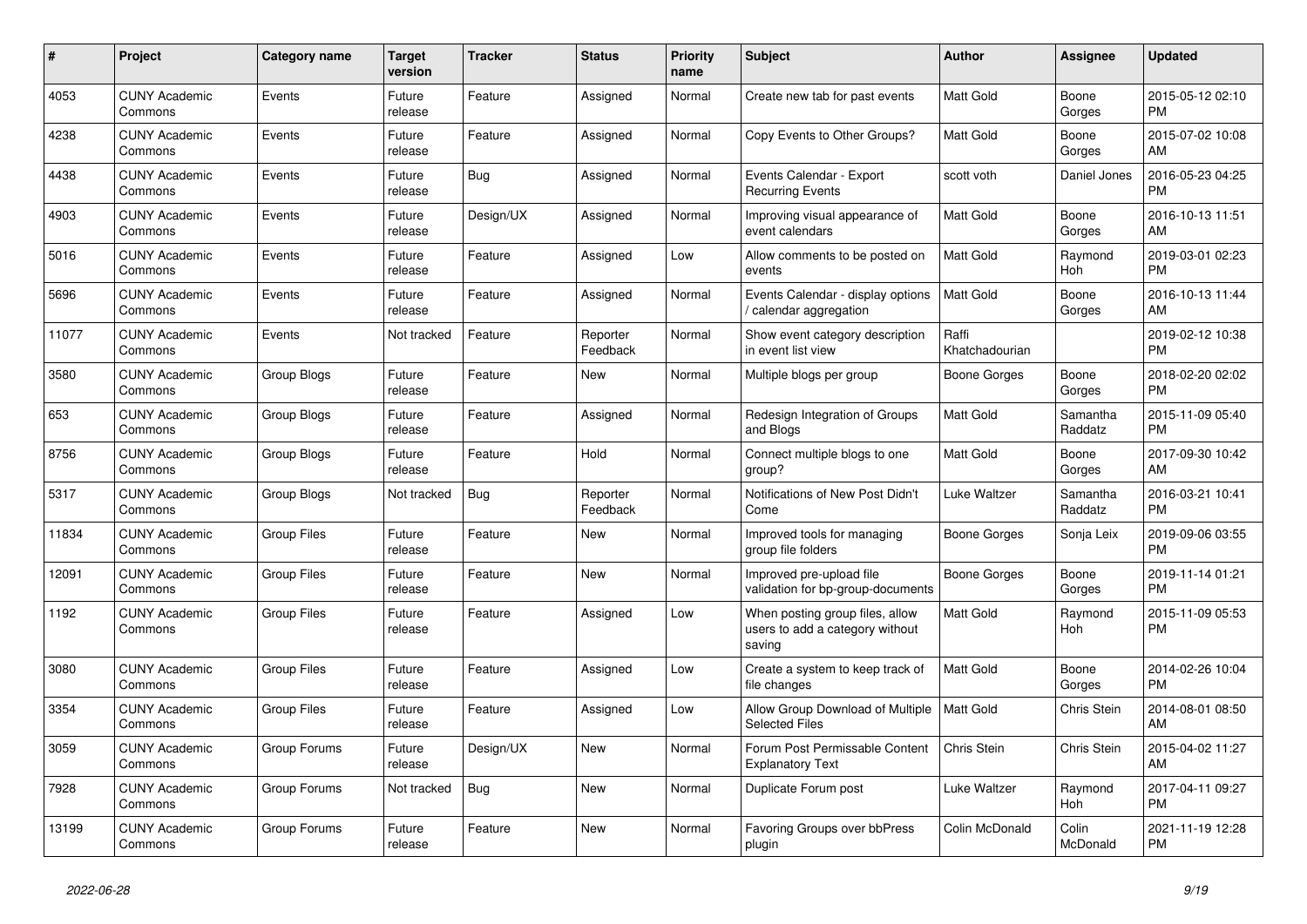| #     | Project                         | Category name     | <b>Target</b><br>version | <b>Tracker</b> | <b>Status</b>        | <b>Priority</b><br>name | Subject                                                                                       | Author              | <b>Assignee</b>     | <b>Updated</b>                |
|-------|---------------------------------|-------------------|--------------------------|----------------|----------------------|-------------------------|-----------------------------------------------------------------------------------------------|---------------------|---------------------|-------------------------------|
| 13358 | <b>CUNY Academic</b><br>Commons | Group Forums      | Future<br>release        | Feature        | <b>New</b>           | Normal                  | Improved UI for group forum<br>threading settings                                             | <b>Boone Gorges</b> | Raymond<br>Hoh      | 2021-11-19 12:27<br><b>PM</b> |
| 13457 | <b>CUNY Academic</b><br>Commons | Group Forums      | 2.0.2                    | <b>Bug</b>     | New                  | High                    | Forum post not sending<br>notifications                                                       | Filipa Calado       | Raymond<br>Hoh      | 2022-06-14 11:36<br>AM        |
| 585   | <b>CUNY Academic</b><br>Commons | Group Forums      | Future<br>release        | Feature        | Assigned             | Normal                  | Merge Forum Topics                                                                            | Sarah Morgano       | Boone<br>Gorges     | 2011-07-06 04:11<br><b>PM</b> |
| 3192  | <b>CUNY Academic</b><br>Commons | Group Forums      | Future<br>release        | Feature        | Assigned             | Normal                  | Customizable forum views for<br>bbPress 2.x group forums                                      | Boone Gorges        | Raymond<br>Hoh      | 2015-11-09 12:47<br><b>PM</b> |
| 3193  | <b>CUNY Academic</b><br>Commons | Group Forums      | Future<br>release        | Feature        | Assigned             | Normal                  | bbPress 2.x dynamic roles and<br><b>RBE</b>                                                   | <b>Boone Gorges</b> | Boone<br>Gorges     | 2014-09-30 01:30<br><b>PM</b> |
| 4221  | <b>CUNY Academic</b><br>Commons | Group Forums      | Future<br>release        | Design/UX      | Assigned             | Normal                  | Add 'Number of Posts' display<br>option to Forum page                                         | Samantha Raddatz    | Samantha<br>Raddatz | 2015-06-26 02:21<br><b>PM</b> |
| 5268  | <b>CUNY Academic</b><br>Commons | Group Forums      | Future<br>release        | <b>Bug</b>     | Assigned             | Normal                  | Long-time to post to multiple<br>groups                                                       | Luke Waltzer        | Daniel Jones        | 2016-09-07 06:31<br><b>PM</b> |
| 6392  | <b>CUNY Academic</b><br>Commons | Group Forums      | Future<br>release        | Design/UX      | Assigned             | Low                     | Composition/Preview Panes in<br>Forum Posts                                                   | Luke Waltzer        | Paige Dupont        | 2016-10-21 04:26<br><b>PM</b> |
| 9835  | <b>CUNY Academic</b><br>Commons | Group Forums      | Future<br>release        | <b>Bug</b>     | Assigned             | Normal                  | add a "like" function?                                                                        | Marilyn Weber       | <b>Erik Trainer</b> | 2018-06-05 01:49<br><b>PM</b> |
| 10659 | <b>CUNY Academic</b><br>Commons | Group Forums      | Future<br>release        | Feature        | Assigned             | Normal                  | Post to multiple groups via email                                                             | <b>Matt Gold</b>    | Raymond<br>Hoh      | 2018-11-15 12:54<br>AM        |
| 13328 | <b>CUNY Academic</b><br>Commons | Group Forums      | Not tracked              | Bug            | Reporter<br>Feedback | Normal                  | cross-posting in two related<br>groups                                                        | Marilyn Weber       | Raymond<br>Hoh      | 2020-09-15 10:39<br><b>PM</b> |
| 2610  | <b>CUNY Academic</b><br>Commons | Group Invitations | Future<br>release        | Feature        | Assigned             | Low                     | Request: Custom invitation<br>message to group invites                                        | local admin         | Boone<br>Gorges     | 2015-11-09 06:13<br><b>PM</b> |
| 3308  | <b>CUNY Academic</b><br>Commons | Group Invitations | Future<br>release        | Feature        | Assigned             | Normal                  | Allow members to rescind group<br>invitations                                                 | <b>Matt Gold</b>    | Boone<br>Gorges     | 2015-04-01 08:53<br><b>PM</b> |
| 1456  | <b>CUNY Academic</b><br>Commons | Group Invitations | Future<br>release        | Feature        | Reporter<br>Feedback | Low                     | Invite to Group Button from Profile   Matt Gold<br>Field                                      |                     | Samantha<br>Raddatz | 2015-11-09 05:59<br><b>PM</b> |
| 3419  | <b>CUNY Academic</b><br>Commons | Group Invitations | 1.6.14                   | <b>Bug</b>     | Testing<br>Required  | Normal                  | Neatening the display of<br>messages on group requests                                        | <b>Matt Gold</b>    | Boone<br>Gorges     | 2014-09-01 09:29<br><b>PM</b> |
| 13370 | <b>CUNY Academic</b><br>Commons | Group Library     | Future<br>release        | Feature        | New                  | Normal                  | Library bulk deletion and folder<br>editing                                                   | Colin McDonald      | Boone<br>Gorges     | 2020-10-13 10:41<br>AM        |
| 13650 | <b>CUNY Academic</b><br>Commons | Group Library     | Future<br>release        | Feature        | New                  | Normal                  | Forum Attachments in Group<br>Library                                                         | Laurie Hurson       |                     | 2021-11-19 12:30<br>PM        |
| 14309 | <b>CUNY Academic</b><br>Commons | Group Library     | Future<br>release        | Feature        | New                  | Normal                  | Better handling of<br>bp_group_document file<br>download attempts when file is<br>not present | <b>Boone Gorges</b> | Boone<br>Gorges     | 2021-11-19 12:28<br><b>PM</b> |
| 481   | <b>CUNY Academic</b><br>Commons | Groups (misc)     | Future<br>release        | Feature        | Assigned             | Normal                  | ability to archive inactive groups<br>and blogs                                               | Michael Mandiberg   | Samantha<br>Raddatz | 2015-11-09 05:56<br>PM        |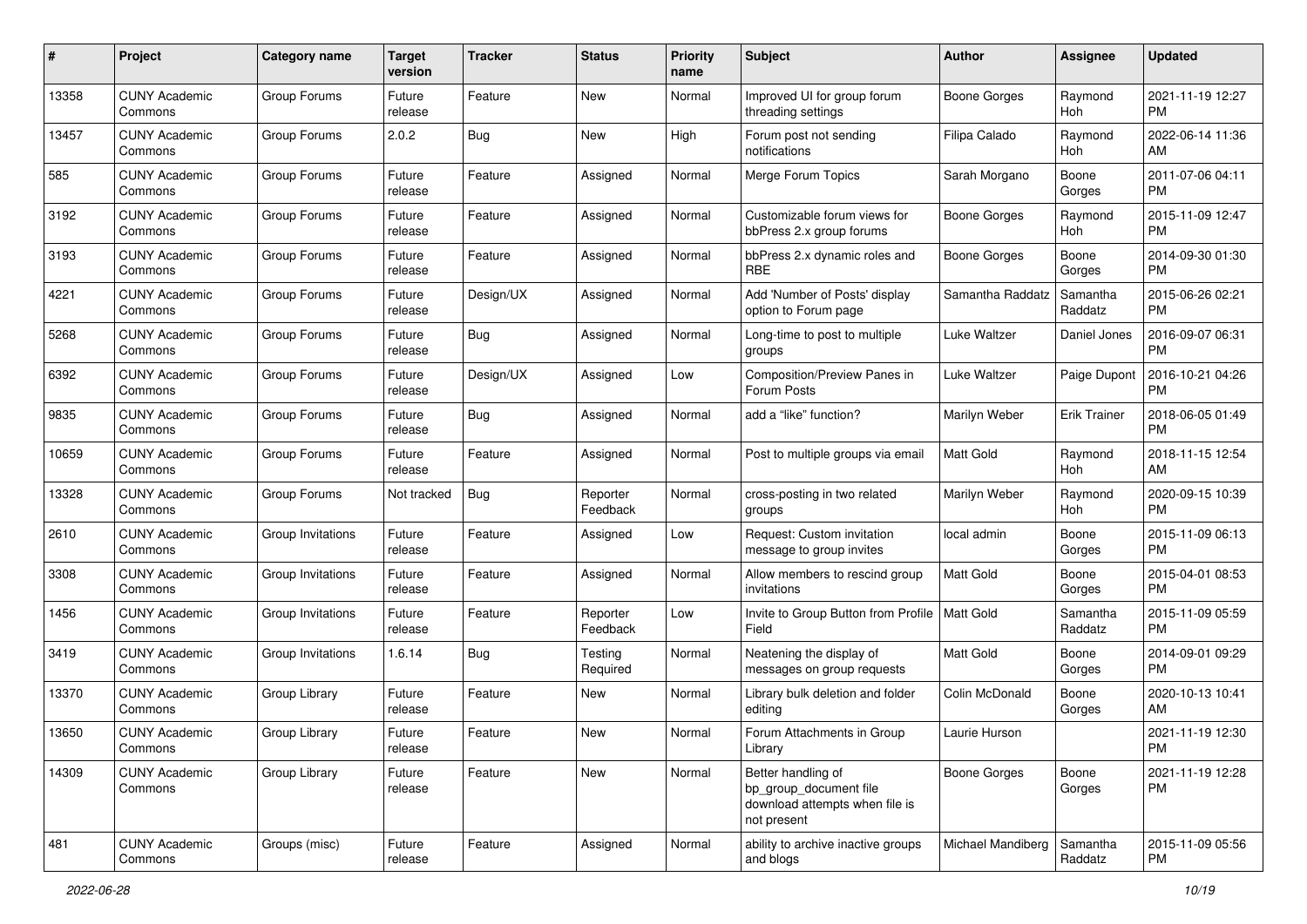| #     | Project                         | <b>Category name</b>           | <b>Target</b><br>version | <b>Tracker</b> | <b>Status</b>                       | <b>Priority</b><br>name | <b>Subject</b>                                                              | Author              | <b>Assignee</b>     | <b>Updated</b>                |
|-------|---------------------------------|--------------------------------|--------------------------|----------------|-------------------------------------|-------------------------|-----------------------------------------------------------------------------|---------------------|---------------------|-------------------------------|
| 3458  | <b>CUNY Academic</b><br>Commons | Groups (misc)                  | Future<br>release        | Feature        | Assigned                            | Normal                  | Filter Members of Group by<br>Campus                                        | Michael Smith       | Samantha<br>Raddatz | 2014-09-26 08:32<br>PM        |
| 9015  | <b>CUNY Academic</b><br>Commons | Groups (misc)                  | Not tracked              | Outreach       | Assigned                            | Normal                  | Email group admins the email<br>addresses of their groups                   | <b>Matt Gold</b>    | <b>Matt Gold</b>    | 2018-01-02 09:54<br>AM        |
| 1544  | <b>CUNY Academic</b><br>Commons | Groups (misc)                  | Future<br>release        | Feature        | Reporter<br>Feedback                | Normal                  | Group Filtering and Sorting                                                 | Matt Gold           | Chris Stein         | 2019-03-01 02:25<br><b>PM</b> |
| 7115  | <b>CUNY Academic</b><br>Commons | Groups (misc)                  | Future<br>release        | Feature        | Reporter<br>Feedback                | Normal                  | make licensing info clear during<br>group creation                          | <b>Matt Gold</b>    | Raymond<br>Hoh      | 2020-12-08 11:32<br>AM        |
| 12446 | <b>CUNY Academic</b><br>Commons | Groups (misc)                  | Future<br>release        | Feature        | Reporter<br>Feedback                | Normal                  | Toggle default site to group forum<br>posting                               | Laurie Hurson       | Laurie Hurson       | 2020-03-10 11:57<br>AM        |
| 11883 | <b>CUNY Academic</b><br>Commons | Help/Codex                     | Not tracked              | Support        | New                                 | Normal                  | Need Embedding Help Page<br>Update (Tableau)                                | Anthony Wheeler     | scott voth          | 2019-09-24 08:49<br>AM        |
| 12392 | <b>CUNY Academic</b><br>Commons | Help/Codex                     | Not tracked              | Documentation  | New                                 | Normal                  | <b>Updates to Common Commons</b><br>Questions on Help Page                  | scott voth          | Margaret<br>Galvan  | 2020-02-11 10:53<br>AM        |
| 1888  | <b>CUNY Academic</b><br>Commons | Home Page                      | Future<br>release        | Feature        | Assigned                            | Normal                  | Refactor BP MPO Activity Filter to<br>support proper pagination             | Sarah Morgano       | Boone<br>Gorges     | 2014-05-01 07:11<br><b>PM</b> |
| 1983  | <b>CUNY Academic</b><br>Commons | Home Page                      | Future<br>release        | Feature        | Assigned                            | Low                     | Media Library integration with<br>Featured Content plugin                   | <b>Boone Gorges</b> | Dominic<br>Giglio   | 2014-03-17 10:34<br>AM        |
| 4980  | <b>CUNY Academic</b><br>Commons | Home Page                      | Future<br>release        | Feature        | Assigned                            | Normal                  | <b>CAC Featured Content -- Adding</b><br>Randomization                      | <b>Matt Gold</b>    | Boone<br>Gorges     | 2016-12-12 03:01<br><b>PM</b> |
| 6995  | <b>CUNY Academic</b><br>Commons | Home Page                      | Not tracked              | <b>Bug</b>     | Assigned                            | Normal                  | member filter on homepage not<br>working                                    | <b>Matt Gold</b>    | Raymond<br>Hoh      | 2016-12-11 09:46<br><b>PM</b> |
| 16296 | <b>CUNY Academic</b><br>Commons | Home Page                      | 2.0.2                    | <b>Bug</b>     | Staged for<br>Production<br>Release | Normal                  | "Visit Profile" link on Member<br>Directory page doesn't work<br>properly   | Raymond Hoh         | Raymond<br>Hoh      | 2022-06-24 07:54<br><b>PM</b> |
| 10580 | <b>CUNY Academic</b><br>Commons | Information<br>Architecture    | Future<br>release        | Design/UX      | New                                 | Normal                  | Primary nav item review                                                     | <b>Boone Gorges</b> | Sara Cannon         | 2021-11-19 12:37<br><b>PM</b> |
| 13891 | <b>CUNY Academic</b><br>Commons | Internal Tools and<br>Workflow | 2.1.0                    | Feature        | New                                 | Normal                  | Migrate automated linting to<br>GitHub Actions                              | Boone Gorges        | Jeremy Felt         | 2022-05-26 10:45<br>AM        |
| 15194 | <b>CUNY Academic</b><br>Commons | Internal Tools and<br>Workflow | 2.1.0                    | Feature        | New                                 | Normal                  | PHPCS sniff for un-restored<br>switch_to_blog() calls                       | <b>Boone Gorges</b> | Jeremy Felt         | 2022-05-26 10:45<br>AM        |
| 3230  | <b>CUNY Academic</b><br>Commons | Internal Tools and<br>Workflow | Not tracked              | Feature        | Assigned                            | High                    | Scripts for quicker<br>provisioning/updating of<br>development environments | <b>Boone Gorges</b> | Boone<br>Gorges     | 2016-01-26 04:54<br><b>PM</b> |
| 12382 | <b>CUNY Academic</b><br>Commons | Membership                     | Not tracked              | Support        | New                                 | Normal                  | Email request change                                                        | Marilyn Weber       | Marilyn<br>Weber    | 2020-02-06 12:56<br>PM        |
| 5234  | <b>CUNY Academic</b><br>Commons | Membership                     | Future<br>release        | Feature        | Assigned                            | Normal                  | Write Unconfirmed patch for WP                                              | <b>Boone Gorges</b> | Boone<br>Gorges     | 2016-10-24 11:18<br>AM        |
| 16306 | <b>CUNY Academic</b><br>Commons | Messages                       | 2.0.2                    | <b>Bug</b>     | Assigned                            | Normal                  | Confusing messaging on send<br>message page                                 | Matt Gold           | Raymond<br>Hoh      | 2022-06-27 08:09<br>PM        |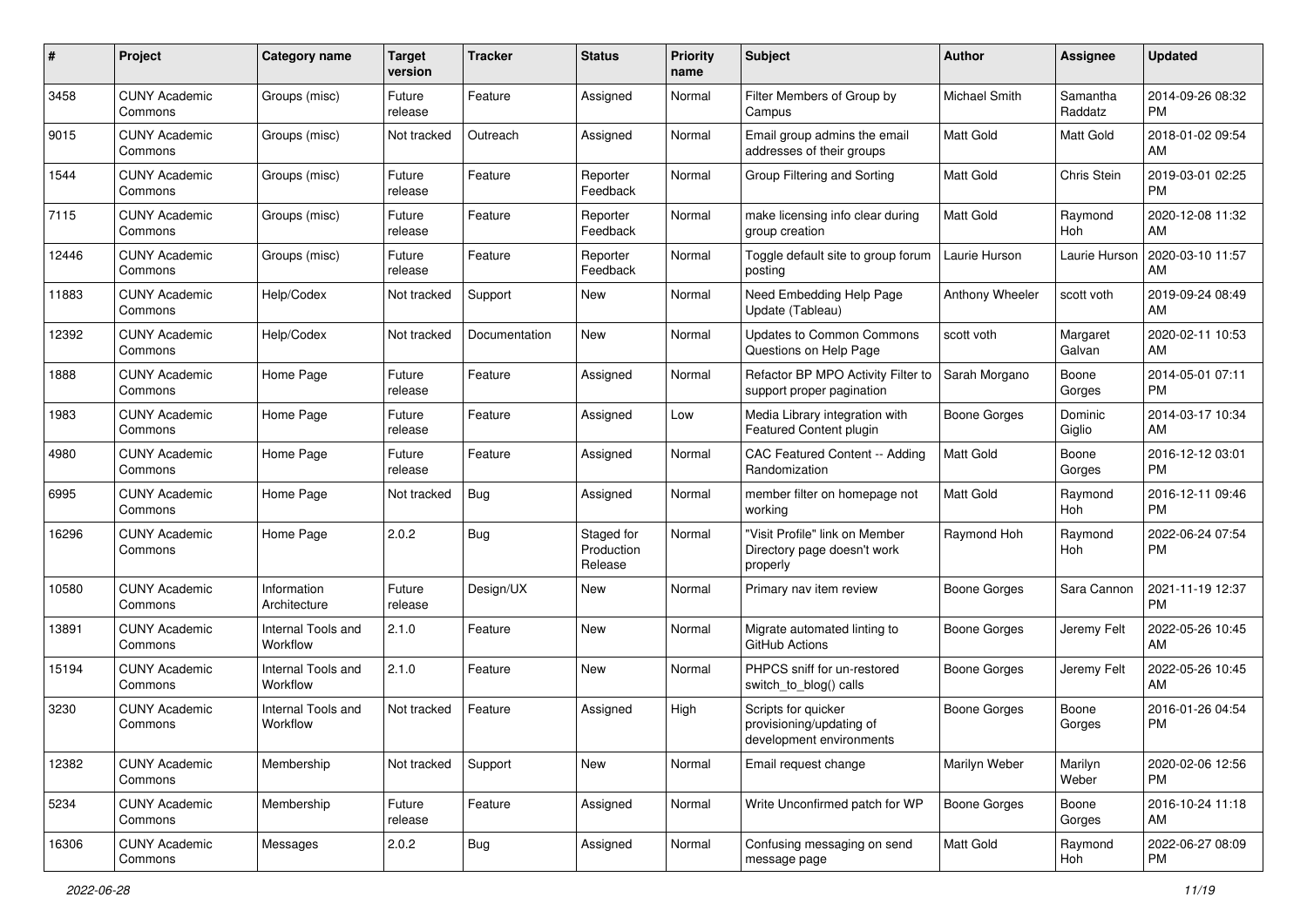| #     | Project                         | <b>Category name</b>    | <b>Target</b><br>version | <b>Tracker</b> | <b>Status</b>        | <b>Priority</b><br>name | Subject                                                                                    | Author                  | <b>Assignee</b>     | <b>Updated</b>                |
|-------|---------------------------------|-------------------------|--------------------------|----------------|----------------------|-------------------------|--------------------------------------------------------------------------------------------|-------------------------|---------------------|-------------------------------|
| 3565  | <b>CUNY Academic</b><br>Commons | My Commons              | Not tracked              | Documentation  | <b>New</b>           | Normal                  | Load Newest inconsistencies                                                                | Chris Stein             | scott voth          | 2015-11-09 01:16<br><b>PM</b> |
| 4535  | <b>CUNY Academic</b><br>Commons | My Commons              | Future<br>release        | <b>Bug</b>     | New                  | Low                     | My Commons filter issue                                                                    | scott voth              | Raymond<br>Hoh      | 2015-09-01 11:17<br>AM        |
| 3330  | <b>CUNY Academic</b><br>Commons | My Commons              | Future<br>release        | Feature        | Assigned             | Normal                  | 'Commons Information" tool                                                                 | <b>Boone Gorges</b>     | Chris Stein         | 2014-09-22 08:46<br><b>PM</b> |
| 3517  | <b>CUNY Academic</b><br>Commons | My Commons              | Future<br>release        | Feature        | Assigned             | Normal                  | Mute/Unmute My Commons<br>updates                                                          | <b>Matt Gold</b>        | Raymond<br>Hoh      | 2015-11-09 01:19<br><b>PM</b> |
| 3536  | <b>CUNY Academic</b><br>Commons | My Commons              | Future<br>release        | Feature        | Assigned             | Normal                  | Infinite Scroll on My Commons<br>page                                                      | <b>Matt Gold</b>        | Raymond<br>Hoh      | 2015-04-13 04:42<br><b>PM</b> |
| 3577  | <b>CUNY Academic</b><br>Commons | My Commons              | Future<br>release        | Design/UX      | Assigned             | Normal                  | Replies to items in My Commons                                                             | <b>Matt Gold</b>        | Raymond<br>Hoh      | 2015-04-09 05:19<br><b>PM</b> |
| 8440  | <b>CUNY Academic</b><br>Commons | Onboarding              | Not tracked              | <b>Bug</b>     | <b>New</b>           | Normal                  | Create Test Email Accounts for<br><b>Onboarding Project</b>                                | Stephen Real            | Stephen Real        | 2017-08-01 09:49<br><b>PM</b> |
| 9028  | <b>CUNY Academic</b><br>Commons | Onboarding              | Future<br>release        | Feature        | Assigned             | Normal                  | suggest groups to new members<br>during the registration process                           | <b>Matt Gold</b>        | Chris Stein         | 2018-10-24 12:34<br><b>PM</b> |
| 9895  | <b>CUNY Academic</b><br>Commons | Onboarding              | Future<br>release        | Feature        | Assigned             | Normal                  | Add "Accept Invitation"<br>link/button/function to Group<br>and/or Site invitation emails? | Luke Waltzer            | Boone<br>Gorges     | 2018-06-07 12:42<br><b>PM</b> |
| 5955  | <b>CUNY Academic</b><br>Commons | Outreach                | Future<br>release        | Feature        | Assigned             | Normal                  | Create auto-newsletter for<br>commons members                                              | <b>Matt Gold</b>        | Luke Waltzer        | 2016-08-30 10:34<br>AM        |
| 10794 | <b>CUNY Academic</b><br>Commons | Performance             | Not tracked              | <b>Bug</b>     | New                  | Normal                  | Memcached connection<br>occasionally breaks                                                | <b>Boone Gorges</b>     | Boone<br>Gorges     | 2018-12-06 03:30<br><b>PM</b> |
| 14908 | CUNY Academic<br>Commons        | Performance             |                          | <b>Bug</b>     | <b>New</b>           | Normal                  | Stale object cache on cdev                                                                 | Raymond Hoh             | Boone<br>Gorges     | 2021-12-07 09:45<br>AM        |
| 15242 | <b>CUNY Academic</b><br>Commons | Performance             | Not tracked              | <b>Bug</b>     | Reporter<br>Feedback | Normal                  | Slugist site                                                                               | Raffi<br>Khatchadourian | Boone<br>Gorges     | 2022-02-07 11:14<br>AM        |
| 14787 | <b>CUNY Academic</b><br>Commons | <b>Plugin Packages</b>  | Future<br>release        | Feature        | <b>New</b>           | Normal                  | Creating a "Design" plugin<br>package                                                      | Laurie Hurson           | scott voth          | 2022-04-27 04:56<br><b>PM</b> |
| 2753  | <b>CUNY Academic</b><br>Commons | <b>Public Portfolio</b> | Future<br>release        | Feature        | <b>New</b>           | Normal                  | Create actual actual tagification in<br>academic interests and other<br>fields             | Micki Kaufman           | Boone<br>Gorges     | 2015-01-05 08:52<br><b>PM</b> |
| 3048  | <b>CUNY Academic</b><br>Commons | <b>Public Portfolio</b> | Future<br>release        | Feature        | <b>New</b>           | Low                     | Images for rich text profile fields                                                        | <b>Boone Gorges</b>     | Boone<br>Gorges     | 2014-02-19 12:56<br>PM        |
| 4253  | <b>CUNY Academic</b><br>Commons | <b>Public Portfolio</b> | Future<br>release        | Design/UX      | New                  | Normal                  | Encourage users to add portfolio<br>content                                                | Samantha Raddatz        | Samantha<br>Raddatz | 2015-07-07 11:32<br>AM        |
| 4622  | <b>CUNY Academic</b><br>Commons | Public Portfolio        | Future<br>release        | Design/UX      | New                  | Normal                  | <b>Profile Visibility Settings</b>                                                         | Samantha Raddatz        | Samantha<br>Raddatz | 2015-09-21 12:18<br>PM        |
| 10354 | <b>CUNY Academic</b><br>Commons | Public Portfolio        | Future<br>release        | Feature        | New                  | Normal                  | Opt out of Having a Profile Page                                                           | scott voth              | Chris Stein         | 2020-05-12 10:43<br>AM        |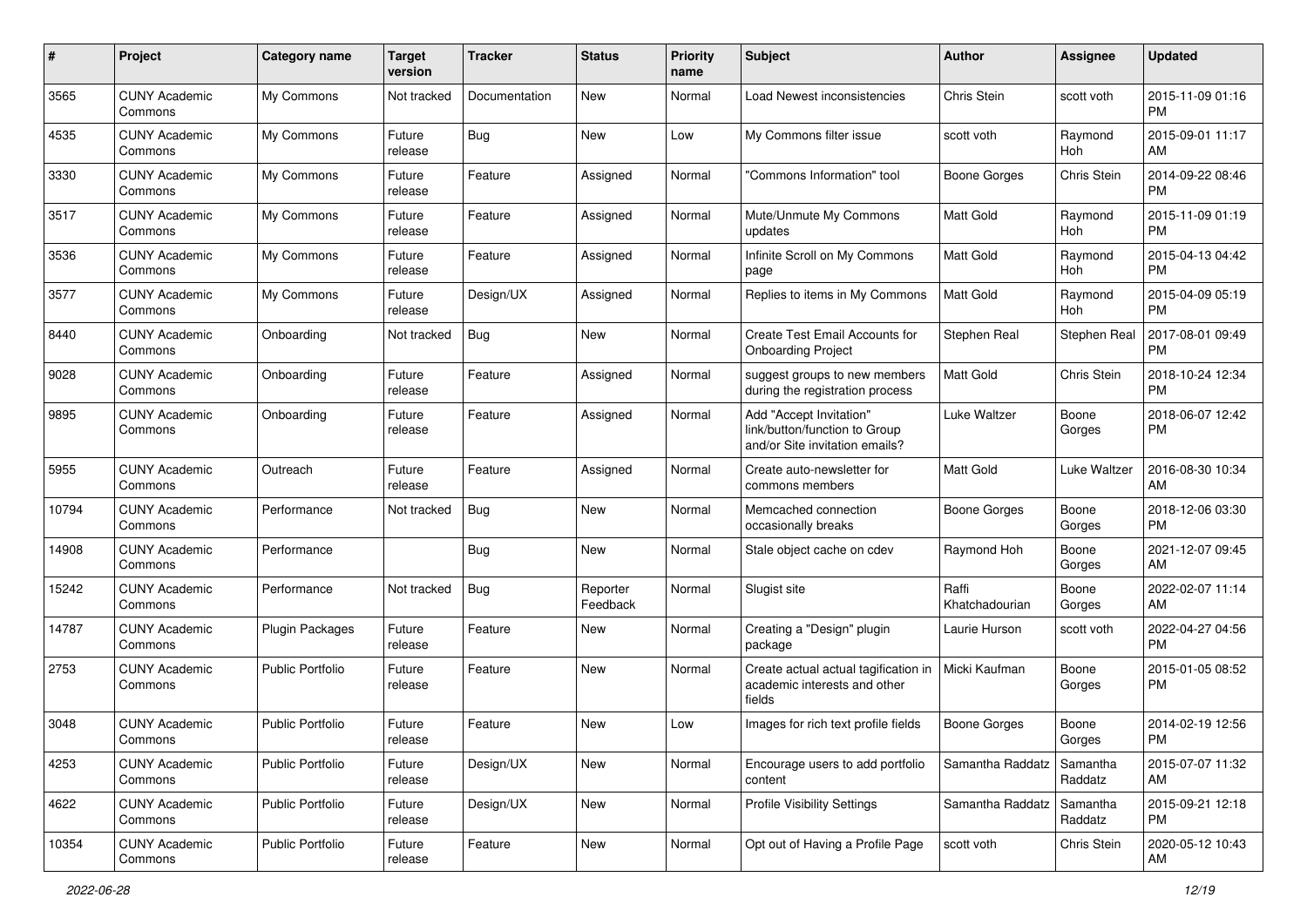| #     | Project                         | <b>Category name</b>    | <b>Target</b><br>version | <b>Tracker</b> | <b>Status</b>        | <b>Priority</b><br>name | Subject                                                                | Author              | <b>Assignee</b>     | <b>Updated</b>                |
|-------|---------------------------------|-------------------------|--------------------------|----------------|----------------------|-------------------------|------------------------------------------------------------------------|---------------------|---------------------|-------------------------------|
| 11496 | <b>CUNY Academic</b><br>Commons | <b>Public Portfolio</b> | 1.15.2                   | Support        | <b>New</b>           | Normal                  | Replace Twitter Icon on Member<br>Portfolio page                       | scott voth          | Boone<br>Gorges     | 2019-06-06 01:03<br><b>PM</b> |
| 14184 | <b>CUNY Academic</b><br>Commons | <b>Public Portfolio</b> | Future<br>release        | Feature        | <b>New</b>           | Normal                  | Centralized mechanism for storing<br>Campus affiliations               | <b>Boone Gorges</b> | Boone<br>Gorges     | 2022-01-04 11:35<br>AM        |
| 2013  | CUNY Academic<br>Commons        | <b>Public Portfolio</b> | Future<br>release        | Feature        | Assigned             | Low                     | Have Profile Privacy Options<br>show up only for filled-in fields      | <b>Matt Gold</b>    | Boone<br>Gorges     | 2015-11-09 06:09<br><b>PM</b> |
| 2832  | <b>CUNY Academic</b><br>Commons | <b>Public Portfolio</b> | Future<br>release        | Feature        | Assigned             | Normal                  | Improve interface for (not)<br>auto-linking profile fields             | Boone Gorges        | Chris Stein         | 2015-01-05 08:52<br><b>PM</b> |
| 2881  | <b>CUNY Academic</b><br>Commons | <b>Public Portfolio</b> | Future<br>release        | Feature        | Assigned             | Normal                  | Redesign the UX for Profiles                                           | Chris Stein         | Chris Stein         | 2016-10-13 12:45<br><b>PM</b> |
| 3042  | <b>CUNY Academic</b><br>Commons | <b>Public Portfolio</b> | Future<br>release        | Feature        | Assigned             | Normal                  | Browsing member interests                                              | <b>Matt Gold</b>    | Boone<br>Gorges     | 2015-03-21 09:04<br><b>PM</b> |
| 3220  | <b>CUNY Academic</b><br>Commons | <b>Public Portfolio</b> | Future<br>release        | Feature        | Assigned             | Normal                  | Add indent/outdent option to<br>Formatting Buttons on Profile<br>Page  | Matt Gold           | Boone<br>Gorges     | 2014-05-21 10:39<br><b>PM</b> |
| 3768  | <b>CUNY Academic</b><br>Commons | <b>Public Portfolio</b> | Future<br>release        | Feature        | Assigned             | Normal                  | Institutions/Past positions on<br>public portfolios                    | Matt Gold           | Boone<br>Gorges     | 2018-04-23 10:44<br>AM        |
| 3770  | <b>CUNY Academic</b><br>Commons | Public Portfolio        | Future<br>release        | Feature        | Assigned             | Normal                  | Improve Layout/Formatting of<br>Positions Area on Public<br>Portfolios | <b>Matt Gold</b>    | Chris Stein         | 2015-04-01 09:17<br><b>PM</b> |
| 4404  | <b>CUNY Academic</b><br>Commons | <b>Public Portfolio</b> | Future<br>release        | Design/UX      | Assigned             | Normal                  | Change color of permissions info<br>on portfolio editing interface     | <b>Matt Gold</b>    | Samantha<br>Raddatz | 2015-08-11 05:28<br><b>PM</b> |
| 5827  | <b>CUNY Academic</b><br>Commons | <b>Public Portfolio</b> | Future<br>release        | <b>Bug</b>     | Assigned             | Normal                  | Academic Interests square<br>bracket links not working                 | scott voth          | Chris Stein         | 2016-08-11 11:59<br><b>PM</b> |
| 3506  | <b>CUNY Academic</b><br>Commons | Publicity               | 1.7                      | Publicity      | <b>New</b>           | Normal                  | Prepare 1.7 email messaging                                            | Micki Kaufman       | Micki<br>Kaufman    | 2014-10-01 12:36<br><b>PM</b> |
| 3509  | <b>CUNY Academic</b><br>Commons | Publicity               | 1.7                      | Publicity      | <b>New</b>           | Normal                  | Create 1.7 digital signage imagery                                     | Micki Kaufman       | Marilyn<br>Weber    | 2014-10-01 12:40<br><b>PM</b> |
| 9643  | <b>CUNY Academic</b><br>Commons | Publicity               | Not tracked              | Feature        | <b>New</b>           | Normal                  | Create a page on the Commons<br>for logos etc.                         | Stephen Real        | Stephen Real        | 2018-04-24 10:53<br>AM        |
| 12247 | <b>CUNY Academic</b><br>Commons | Publicity               | Not tracked              | Support        | <b>New</b>           | Normal                  | Screenshot of First Commons<br>Homepage                                | scott voth          | scott voth          | 2020-01-14 12:08<br><b>PM</b> |
| 3510  | <b>CUNY Academic</b><br>Commons | Publicity               | 1.7                      | Publicity      | Assigned             | Normal                  | Post on the News Blog re: 'My<br>Commons'                              | Micki Kaufman       | Sarah<br>Morgano    | 2014-10-15 11:18<br>AM        |
| 3511  | <b>CUNY Academic</b><br>Commons | Publicity               | 1.7                      | Publicity      | Assigned             | Normal                  | Social media for 1.7                                                   | Micki Kaufman       | Sarah<br>Morgano    | 2014-10-14 03:32<br><b>PM</b> |
| 6115  | <b>CUNY Academic</b><br>Commons | Publicity               | Not tracked              | Feature        | Assigned             | Normal                  | create digital signage for GC                                          | Matt Gold           | scott voth          | 2016-10-11 10:09<br>PM        |
| 6014  | <b>CUNY Academic</b><br>Commons | Publicity               | Future<br>release        | Publicity      | Reporter<br>Feedback | Normal                  | Google search listing                                                  | Matt Gold           | Boone<br>Gorges     | 2016-09-21 03:48<br>PM        |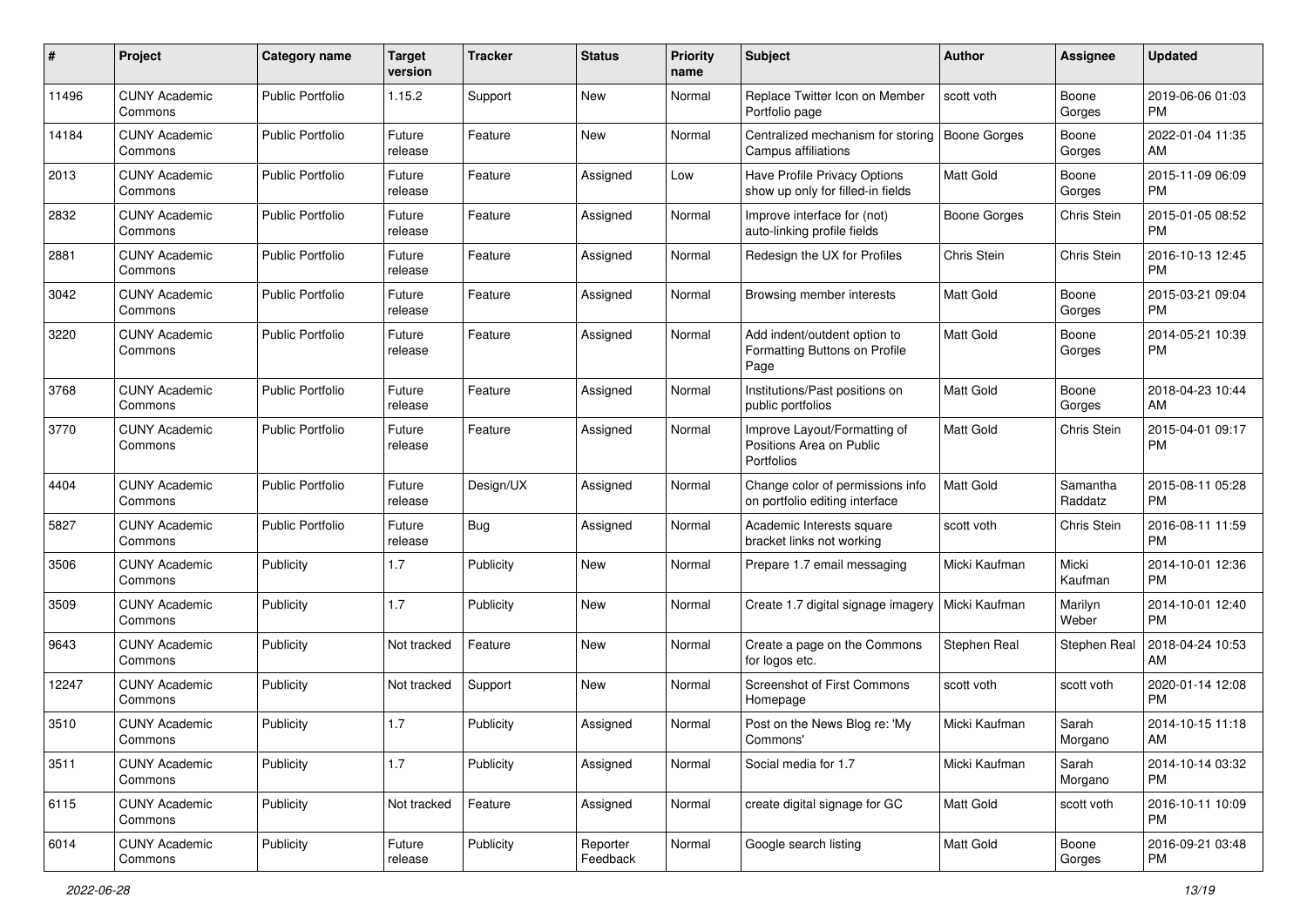| $\pmb{\#}$ | Project                         | <b>Category name</b>     | <b>Target</b><br>version | <b>Tracker</b> | <b>Status</b>        | <b>Priority</b><br>name | <b>Subject</b>                                                    | Author              | <b>Assignee</b>     | <b>Updated</b>                |
|------------|---------------------------------|--------------------------|--------------------------|----------------|----------------------|-------------------------|-------------------------------------------------------------------|---------------------|---------------------|-------------------------------|
| 11945      | <b>CUNY Academic</b><br>Commons | Reckoning                | Future<br>release        | Feature        | Reporter<br>Feedback | Normal                  | Add Comments bubble to<br>Reckoning views                         | <b>Boone Gorges</b> | Boone<br>Gorges     | 2019-11-12 05:14<br><b>PM</b> |
| 3615       | <b>CUNY Academic</b><br>Commons | Redmine                  | Not tracked              | Feature        | <b>New</b>           | Low                     | Create Redmine issues via email                                   | Dominic Giglio      | Boone<br>Gorges     | 2017-11-16 11:36<br>AM        |
| 940        | <b>CUNY Academic</b><br>Commons | Redmine                  | Future<br>release        | Feature        | Assigned             | Low                     | Communication with users after<br>releases                        | <b>Matt Gold</b>    | Dominic<br>Giglio   | 2012-09-09 04:36<br><b>PM</b> |
| 308        | <b>CUNY Academic</b><br>Commons | Registration             | Future<br>release        | Feature        | <b>New</b>           | Normal                  | Group recommendations for<br>signup process                       | Boone Gorges        | Samantha<br>Raddatz | 2015-11-09 05:07<br><b>PM</b> |
| 11860      | <b>CUNY Academic</b><br>Commons | Registration             | Future<br>release        | Feature        | New                  | Normal                  | Ensure Students Are Aware They<br>Can Use Aliases At Registration | scott voth          |                     | 2019-09-24 08:46<br>AM        |
| 370        | <b>CUNY Academic</b><br>Commons | Registration             | Future<br>release        | Feature        | Assigned             | High                    | <b>Guest Accounts</b>                                             | Matt Gold           | <b>Matt Gold</b>    | 2015-04-09 09:33<br><b>PM</b> |
| 5225       | <b>CUNY Academic</b><br>Commons | Registration             | Future<br>release        | Feature        | Assigned             | Normal                  | On-boarding Issues                                                | Luke Waltzer        | Samantha<br>Raddatz | 2016-02-12 02:58<br><b>PM</b> |
| 10273      | <b>CUNY Academic</b><br>Commons | Registration             | Not tracked              | Support        | Reporter<br>Feedback | Normal                  | users combining CF and campus<br>address                          | Marilyn Weber       |                     | 2019-09-18 10:58<br>AM        |
| 13430      | <b>CUNY Academic</b><br>Commons | Reply By Email           | Not tracked              | <b>Bug</b>     | New                  | Normal                  | Delay in RBE                                                      | Luke Waltzer        | Raymond<br>Hoh      | 2020-10-13 11:16<br>AM        |
| 16177      | <b>CUNY Academic</b><br>Commons | Reply By Email           |                          | Bug            | <b>New</b>           | Normal                  | Switch to Inbound mode for RBE                                    | Raymond Hoh         | Raymond<br>Hoh      | 2022-05-30 04:32<br><b>PM</b> |
| 6671       | <b>CUNY Academic</b><br>Commons | Reply By Email           | Not tracked              | Bug            | Assigned             | Normal                  | 'Post too often" RBE error<br>message                             | <b>Matt Gold</b>    | Raymond<br>Hoh      | 2016-11-11 09:55<br>AM        |
| 8976       | <b>CUNY Academic</b><br>Commons | Reply By Email           | Not tracked              | Feature        | Assigned             | Normal                  | Package RBE new topics<br>posting?                                | Matt Gold           | Raymond<br>Hoh      | 2017-12-04 02:34<br><b>PM</b> |
| 3369       | <b>CUNY Academic</b><br>Commons | Reply By Email           | Not tracked              | Outreach       | Hold                 | Normal                  | Release reply by email to WP<br>plugin directory                  | Matt Gold           | Raymond<br>Hoh      | 2016-03-01 12:46<br><b>PM</b> |
| 8991       | <b>CUNY Academic</b><br>Commons | Reply By Email           | Not tracked              | <b>Bug</b>     | Hold                 | Normal                  | RBE duplicate email message<br>issue                              | Matt Gold           | Raymond<br>Hoh      | 2018-02-18 08:53<br><b>PM</b> |
| 3002       | <b>CUNY Academic</b><br>Commons | Search                   | Future<br>release        | Feature        | Assigned             | Normal                  | Overhaul CAC search by using<br>external search appliance         | Boone Gorges        | Boone<br>Gorges     | 2020-07-15 03:05<br><b>PM</b> |
| 9729       | <b>CUNY Academic</b><br>Commons | <b>SEO</b>               | Not tracked              | Support        | <b>New</b>           | Normal                  | 503 Errors showing on<br>newlaborforum.cuny.edu                   | Diane Krauthamer    | Raymond<br>Hoh      | 2018-05-22 04:48<br><b>PM</b> |
| 3662       | <b>CUNY Academic</b><br>Commons | <b>SEO</b>               | Future<br>release        | Feature        | Assigned             | Normal                  | Duplicate Content/SEO/Google<br>issues                            | <b>Matt Gold</b>    | Raymond<br>Hoh      | 2015-04-13 04:37<br><b>PM</b> |
| 13048      | <b>CUNY Academic</b><br>Commons | Shortcodes and<br>embeds | Future<br>release        | Feature        | <b>New</b>           | Normal                  | Jupyter Notebooks support                                         | Boone Gorges        |                     | 2020-07-14 11:46<br>AM        |
| 13331      | <b>CUNY Academic</b><br>Commons | Site cloning             | Future<br>release        | <b>Bug</b>     | <b>New</b>           | Normal                  | Combine Site Template and<br>Clone operations                     | Boone Gorges        | Jeremy Felt         | 2021-11-19 12:39<br>PM        |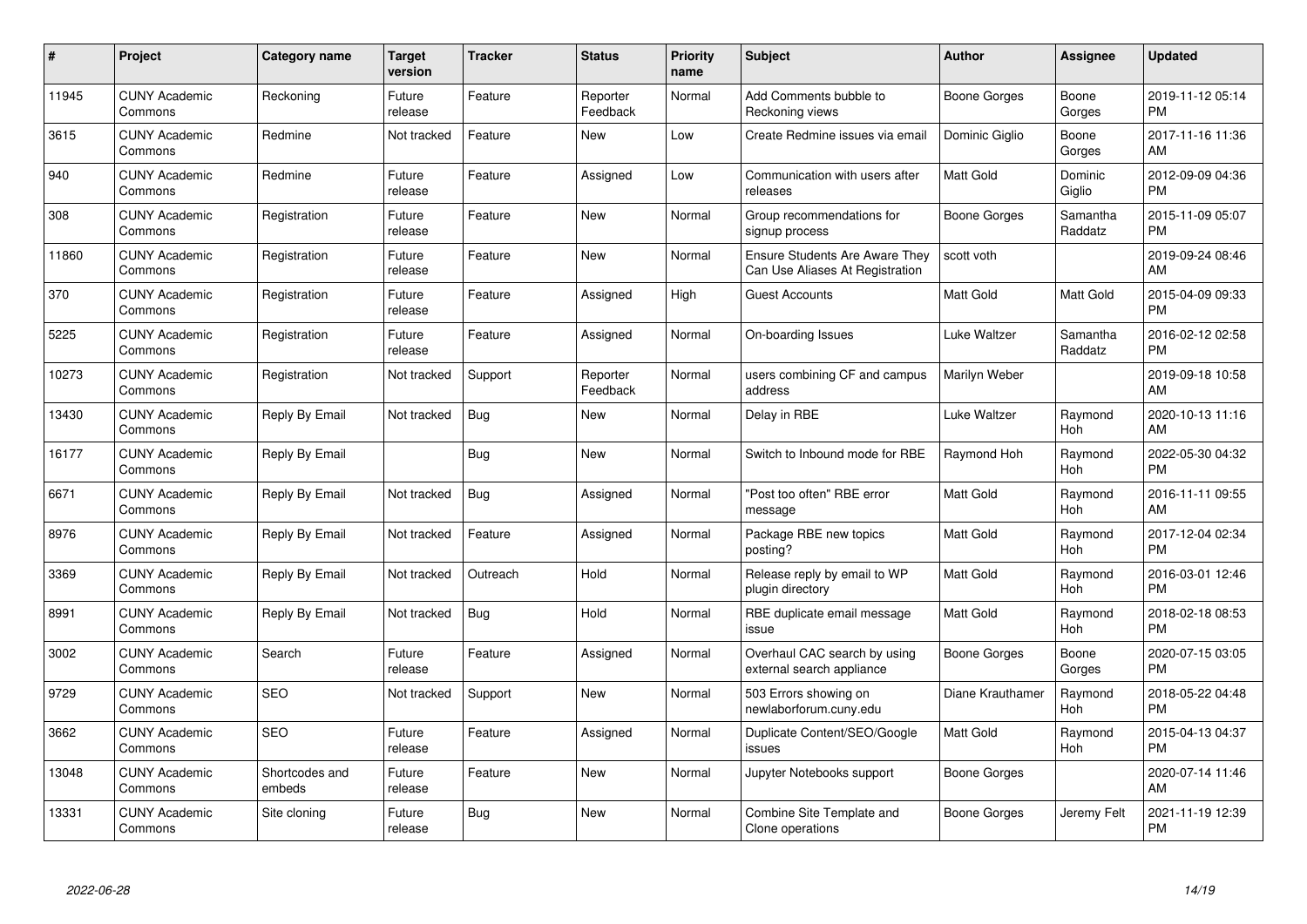| $\pmb{\#}$ | <b>Project</b>                  | Category name | <b>Target</b><br>version | <b>Tracker</b> | <b>Status</b>                       | <b>Priority</b><br>name | <b>Subject</b>                                                                                                                                        | <b>Author</b>           | <b>Assignee</b>       | <b>Updated</b>                |
|------------|---------------------------------|---------------|--------------------------|----------------|-------------------------------------|-------------------------|-------------------------------------------------------------------------------------------------------------------------------------------------------|-------------------------|-----------------------|-------------------------------|
| 16291      | <b>CUNY Academic</b><br>Commons | Site cloning  | 2.0.2                    | Support        | Staged for<br>Production<br>Release | Normal                  | Images coming up blank in Media<br>Library                                                                                                            | Marilyn Weber           | Raymond<br>Hoh        | 2022-06-23 08:28<br><b>PM</b> |
| 5050       | <b>CUNY Academic</b><br>Commons | Social Paper  | Future<br>release        | Feature        | <b>New</b>                          | Low                     | Making comments visible in SP<br>editing mode (SP suggestion #1)                                                                                      | Marilyn Weber           | Samantha<br>Raddatz   | 2019-09-17 11:10<br><b>PM</b> |
| 5052       | <b>CUNY Academic</b><br>Commons | Social Paper  | Future<br>release        | Feature        | <b>New</b>                          | Low                     | Sentence by sentence or line by<br>line comments (SP suggestion #3)                                                                                   | Marilyn Weber           | Boone<br>Gorges       | 2016-02-11 10:24<br><b>PM</b> |
| 5053       | <b>CUNY Academic</b><br>Commons | Social Paper  | Future<br>release        | Feature        | <b>New</b>                          | Low                     | Scrollable menu to add readers<br>(SP suggestion #4)                                                                                                  | Marilyn Weber           | Samantha<br>Raddatz   | 2016-04-21 05:21<br><b>PM</b> |
| 5058       | <b>CUNY Academic</b><br>Commons | Social Paper  | Future<br>release        | Feature        | <b>New</b>                          | Low                     | Can there be a clearer signal that<br>even when comments have<br>already been made you add<br>comments by clicking on the side?<br>(SP suggestion #5) | Marilyn Weber           | Samantha<br>Raddatz   | 2016-02-11 10:24<br><b>PM</b> |
| 5182       | <b>CUNY Academic</b><br>Commons | Social Paper  | Future<br>release        | Design/UX      | <b>New</b>                          | Normal                  | 'Publishing" a private paper on<br>social paper?                                                                                                      | Raffi<br>Khatchadourian | Boone<br>Gorges       | 2016-10-13 04:12<br><b>PM</b> |
| 5183       | <b>CUNY Academic</b><br>Commons | Social Paper  | Future<br>release        | Design/UX      | <b>New</b>                          | Normal                  | Creating a new paper when<br>viewing an existing paper                                                                                                | Raffi<br>Khatchadourian | Samantha<br>Raddatz   | 2016-02-02 12:09<br><b>PM</b> |
| 5199       | <b>CUNY Academic</b><br>Commons | Social Paper  | Future<br>release        | Feature        | <b>New</b>                          | Normal                  | add tables to the SP editor                                                                                                                           | Marilyn Weber           |                       | 2016-10-24 11:27<br>AM        |
| 5205       | <b>CUNY Academic</b><br>Commons | Social Paper  | Future<br>release        | Feature        | <b>New</b>                          | Normal                  | Social Paper folders                                                                                                                                  | Marilyn Weber           |                       | 2016-02-11 10:24<br><b>PM</b> |
| 5282       | <b>CUNY Academic</b><br>Commons | Social Paper  | Future<br>release        | <b>Bug</b>     | <b>New</b>                          | Normal                  | Replying via email directs to<br>paper but not individual comment.                                                                                    | Marilyn Weber           | Raymond<br><b>Hoh</b> | 2016-03-02 01:48<br><b>PM</b> |
| 5397       | <b>CUNY Academic</b><br>Commons | Social Paper  | Future<br>release        | Feature        | <b>New</b>                          | Normal                  | frustrating to have to<br>enable/disable in SP                                                                                                        | Marilyn Weber           | Samantha<br>Raddatz   | 2016-04-20 03:39<br><b>PM</b> |
| 5488       | <b>CUNY Academic</b><br>Commons | Social Paper  | Future<br>release        | Bug            | <b>New</b>                          | Normal                  | Add a "last edited by" field to<br>Social Paper group directories                                                                                     | Boone Gorges            |                       | 2016-04-21 10:05<br><b>PM</b> |
| 5489       | <b>CUNY Academic</b><br>Commons | Social Paper  | Future<br>release        | Feature        | <b>New</b>                          | Normal                  | Asc/desc sorting for Social Paper<br>directories                                                                                                      | Boone Gorges            |                       | 2016-04-21 10:06<br><b>PM</b> |
| 7663       | <b>CUNY Academic</b><br>Commons | Social Paper  | Future<br>release        | <b>Bug</b>     | <b>New</b>                          | Normal                  | Social Paper notifications not<br>formatted correctly on secondary<br>sites                                                                           | Boone Gorges            | Boone<br>Gorges       | 2018-04-16 03:52<br><b>PM</b> |
| 7981       | <b>CUNY Academic</b><br>Commons | Social Paper  | Future<br>release        | Bug            | <b>New</b>                          | Normal                  | Social Paper comments should<br>not go to spam                                                                                                        | Luke Waltzer            | Boone<br>Gorges       | 2018-04-16 03:52<br><b>PM</b> |
| 8898       | <b>CUNY Academic</b><br>Commons | Social Paper  | Not tracked              | Feature        | Assigned                            | Normal                  | Usage data on docs and social<br>paper                                                                                                                | Matt Gold               | <b>Matt Gold</b>      | 2017-11-16 11:32<br>AM        |
| 13975      | <b>CUNY Academic</b><br>Commons | Social Paper  | Not tracked              | Support        | Reporter<br>Feedback                | Normal                  | can't approve comments on Social   Marilyn Weber<br>Paper paper                                                                                       |                         |                       | 2021-02-12 09:33<br>AM        |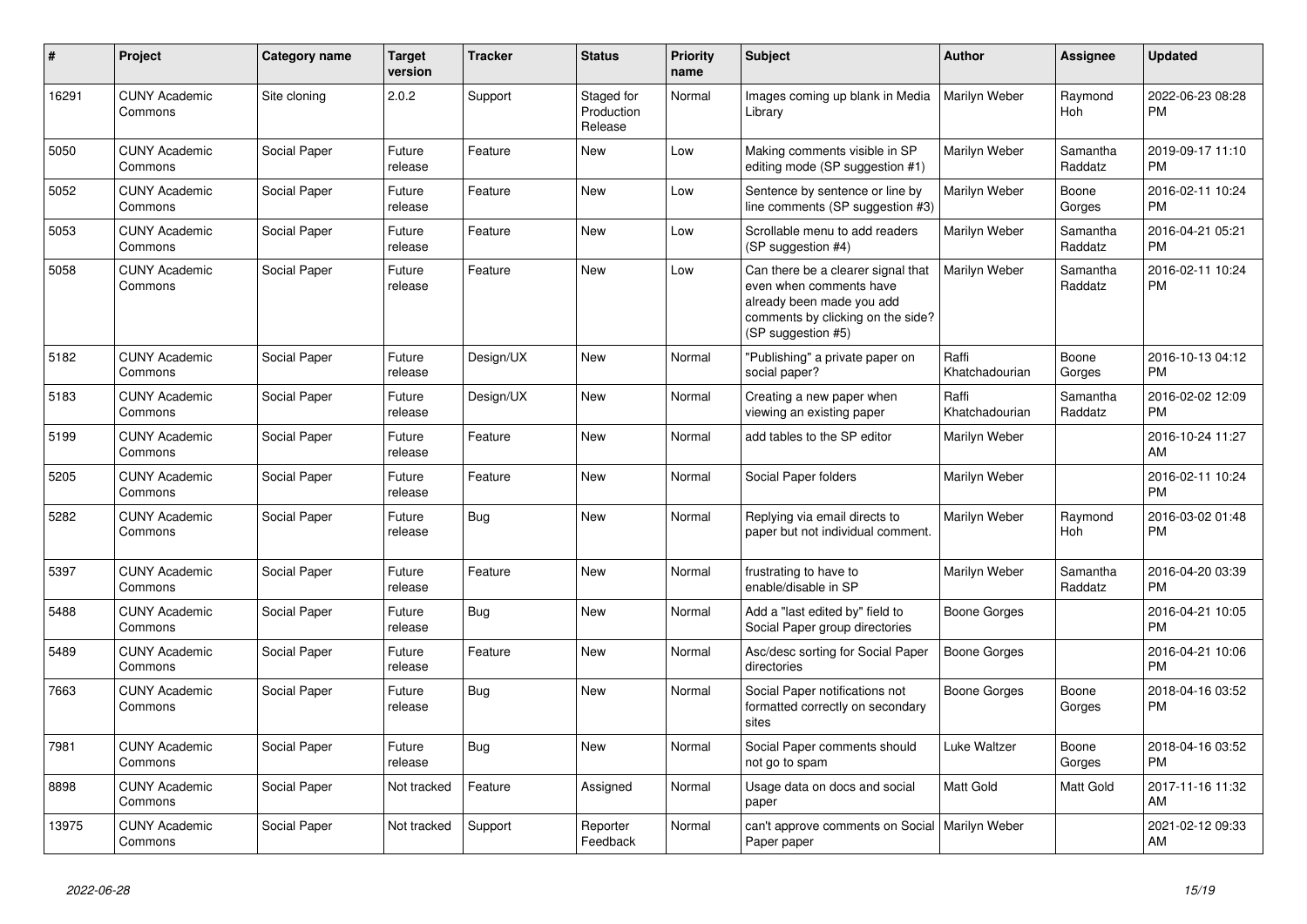| #     | Project                         | Category name           | Target<br>version | <b>Tracker</b> | <b>Status</b>        | <b>Priority</b><br>name | <b>Subject</b>                                                                                  | <b>Author</b>         | <b>Assignee</b>     | <b>Updated</b>                |
|-------|---------------------------------|-------------------------|-------------------|----------------|----------------------|-------------------------|-------------------------------------------------------------------------------------------------|-----------------------|---------------------|-------------------------------|
| 6426  | <b>CUNY Academic</b><br>Commons | Spam/Spam<br>Prevention | Future<br>release | Feature        | Assigned             | Normal                  | Force captcha on all comments?                                                                  | <b>Matt Gold</b>      | Tahir Butt          | 2016-10-24 02:06<br><b>PM</b> |
| 14439 | <b>CUNY Academic</b><br>Commons | Spam/Spam<br>Prevention | 2.0.2             | Support        | Assigned             | Normal                  | Aprroved comments held for<br>moderation                                                        | Laurie Hurson         | Raymond<br>Hoh      | 2022-06-14 11:36<br>AM        |
| 8666  | <b>CUNY Academic</b><br>Commons | Teaching                | Not tracked       | Documentation  | Assigned             | Normal                  | Create Teaching on the<br><b>Commons Resource Page</b>                                          | Matt Gold             | Laurie Hurson       | 2019-09-23 03:16<br><b>PM</b> |
| 3090  | <b>CUNY Academic</b><br>Commons | Twitter page            | Future<br>release | Feature        | Assigned             | Normal                  | Prevent Retweets from showing<br>up on Commons twitter page                                     | <b>Matt Gold</b>      | Tahir Butt          | 2016-10-24 11:31<br>AM        |
| 4222  | <b>CUNY Academic</b><br>Commons | <b>User Experience</b>  | Future<br>release | Design/UX      | <b>New</b>           | Normal                  | Add information to 'Delete<br>Account' page                                                     | Samantha Raddatz      | scott voth          | 2015-06-26 11:35<br>AM        |
| 3473  | <b>CUNY Academic</b><br>Commons | <b>User Experience</b>  | Future<br>release | Feature        | Assigned             | Normal                  | Commons profile: Add help info<br>about "Positions" replacing "title"                           | Keith Miyake          | Samantha<br>Raddatz | 2015-11-09 02:28<br><b>PM</b> |
| 4661  | <b>CUNY Academic</b><br>Commons | <b>User Experience</b>  | Future<br>release | <b>Bug</b>     | Assigned             | Normal                  | Simplify Events text                                                                            | <b>Matt Gold</b>      | Samantha<br>Raddatz | 2015-10-02 09:06<br><b>PM</b> |
| 5316  | <b>CUNY Academic</b><br>Commons | <b>User Experience</b>  | Future<br>release | Feature        | Assigned             | Normal                  | Prompt user email address<br>updates                                                            | <b>Matt Gold</b>      | Stephen Real        | 2016-12-21 03:30<br><b>PM</b> |
| 6298  | <b>CUNY Academic</b><br>Commons | User Experience         | Not tracked       | Design/UX      | Assigned             | Normal                  | Examine data from survey                                                                        | Matt Gold             | Margaret<br>Galvan  | 2016-10-14 12:16<br><b>PM</b> |
| 8675  | <b>CUNY Academic</b><br>Commons | User Onboarding         | Future<br>release | Bug            | Reporter<br>Feedback | Low                     | Add new User search screen calls<br>for the input of email address but<br>doesn't work with one | Paul Hebert           | Boone<br>Gorges     | 2017-10-11 11:17<br>AM        |
| 9941  | <b>CUNY Academic</b><br>Commons | Wiki                    | Not tracked       | Support        | Assigned             | Normal                  | Wiki functionality                                                                              | Matt Gold             | Boone<br>Gorges     | 2018-06-26 10:57<br>AM        |
| 11386 | <b>CUNY Academic</b><br>Commons | WordPress - Media       | Not tracked       | Support        | Reporter<br>Feedback | Normal                  | disappearing images                                                                             | scott voth            | Boone<br>Gorges     | 2019-05-14 10:32<br>AM        |
| 11449 | <b>CUNY Academic</b><br>Commons | WordPress - Media       | Not tracked       | Support        | Reporter<br>Feedback | Normal                  | Cloning Media Library for JITP<br>from Staging to Production Site                               | Patrick DeDauw        | Boone<br>Gorges     | 2019-05-13 12:00<br><b>PM</b> |
| 14483 | <b>CUNY Academic</b><br>Commons | WordPress - Media       | Not tracked       | <b>Bug</b>     | Reporter<br>Feedback | Normal                  | <b>Wordpress PDF Embed Stopped</b><br>Working after JITP Media Clone                            | <b>Patrick DeDauw</b> | Boone<br>Gorges     | 2021-05-20 01:51<br><b>PM</b> |
| 15978 | <b>CUNY Academic</b><br>Commons | WordPress - Media       | 2.0.2             | Support        | Reporter<br>Feedback | Normal                  | tex files?                                                                                      | Marilyn Weber         | Raymond<br>Hoh      | 2022-06-14 11:36<br>AM        |
| 3657  | <b>CUNY Academic</b><br>Commons | WordPress (misc)        | Not tracked       | Feature        | <b>New</b>           | Normal                  | Create alert for GC email<br>addresses                                                          | Matt Gold             | Matt Gold           | 2016-04-14 11:29<br><b>PM</b> |
| 6332  | <b>CUNY Academic</b><br>Commons | WordPress (misc)        | Future<br>release | Feature        | <b>New</b>           | Normal                  | Allow uploaded files to be marked<br>as private in an ad hoc way                                | <b>Boone Gorges</b>   |                     | 2016-10-17 11:41<br><b>PM</b> |
| 6755  | <b>CUNY Academic</b><br>Commons | WordPress (misc)        | Future<br>release | <b>Bug</b>     | <b>New</b>           | Normal                  | Cannot Deactivate Plugin                                                                        | Laura Kane            |                     | 2016-11-16 01:12<br><b>PM</b> |
| 9346  | <b>CUNY Academic</b><br>Commons | WordPress (misc)        | Not tracked       | <b>Bug</b>     | <b>New</b>           | Normal                  | Clone cetls.bmcc.cuny.edu for<br>development                                                    | Owen Roberts          | Raymond<br>Hoh      | 2018-03-06 05:35<br><b>PM</b> |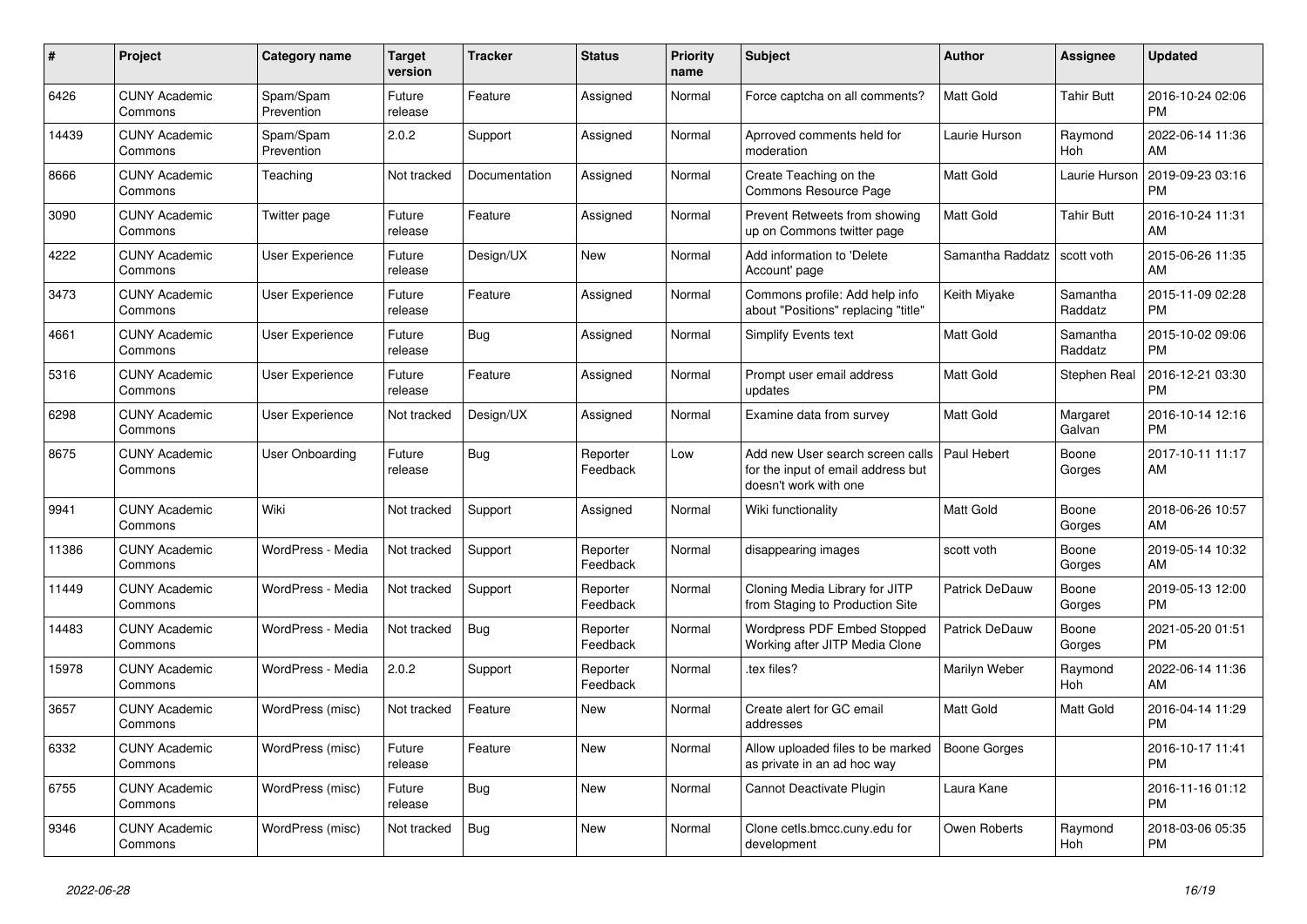| $\#$  | Project                         | <b>Category name</b> | <b>Target</b><br>version | <b>Tracker</b> | <b>Status</b>        | <b>Priority</b><br>name | <b>Subject</b>                                                                                               | <b>Author</b>           | Assignee            | <b>Updated</b>                |
|-------|---------------------------------|----------------------|--------------------------|----------------|----------------------|-------------------------|--------------------------------------------------------------------------------------------------------------|-------------------------|---------------------|-------------------------------|
| 11024 | <b>CUNY Academic</b><br>Commons | WordPress (misc)     | Future<br>release        | Bug            | <b>New</b>           | Normal                  | Subsites should not show "you<br>should update your .htaccess<br>now" notice after permalink setting<br>save | <b>Boone Gorges</b>     |                     | 2019-01-28 01:35<br><b>PM</b> |
| 11624 | <b>CUNY Academic</b><br>Commons | WordPress (misc)     | Not tracked              | Support        | <b>New</b>           | Normal                  | Change pages into posts or swap<br>database for a Commons site?                                              | Stephen Klein           | Raymond<br>Hoh      | 2019-07-09 11:04<br>AM        |
| 11843 | <b>CUNY Academic</b><br>Commons | WordPress (misc)     | Future<br>release        | Design/UX      | New                  | Normal                  | Tweaking the Gutenberg Editor<br>Interface                                                                   | Laurie Hurson           |                     | 2022-04-26 12:00<br><b>PM</b> |
| 13835 | <b>CUNY Academic</b><br>Commons | WordPress (misc)     | Future<br>release        | Feature        | <b>New</b>           | Normal                  | Allow OneSearch widget to have<br>'CUNY' as campus                                                           | <b>Boone Gorges</b>     | Boone<br>Gorges     | 2021-11-19 12:39<br><b>PM</b> |
| 15767 | <b>CUNY Academic</b><br>Commons | WordPress (misc)     |                          | Support        | <b>New</b>           | Normal                  | Site loading slowly                                                                                          | scott voth              | Boone<br>Gorges     | 2022-04-04 08:56<br><b>PM</b> |
| 16255 | <b>CUNY Academic</b><br>Commons | WordPress (misc)     |                          | <b>Bug</b>     | <b>New</b>           | Normal                  | Need to define 'MULTISITE'<br>constant in wp-config.php                                                      | Raymond Hoh             |                     | 2022-06-19 09:31<br>AM        |
| 287   | <b>CUNY Academic</b><br>Commons | WordPress (misc)     | Future<br>release        | Feature        | Assigned             | Normal                  | Create troubleshooting tool for<br>account sign-up                                                           | Matt Gold               | Boone<br>Gorges     | 2015-11-09 06:17<br><b>PM</b> |
| 365   | <b>CUNY Academic</b><br>Commons | WordPress (misc)     | Future<br>release        | Feature        | Assigned             | Normal                  | <b>Create Mouseover Tooltips</b><br>throughout Site                                                          | Matt Gold               | Chris Stein         | 2015-11-09 06:18<br><b>PM</b> |
| 636   | <b>CUNY Academic</b><br>Commons | WordPress (misc)     | Not tracked              | Support        | Assigned             | Normal                  | Create Lynda.com-like Table of<br>Contents for Prospective Tutorial<br>Screencasts                           | Matt Gold               | scott voth          | 2016-02-23 03:12<br><b>PM</b> |
| 1105  | <b>CUNY Academic</b><br>Commons | WordPress (misc)     | Future<br>release        | Feature        | Assigned             | Normal                  | Rephrase Blog Privacy Options                                                                                | Matt Gold               | Samantha<br>Raddatz | 2015-11-09 06:19<br><b>PM</b> |
| 1508  | <b>CUNY Academic</b><br>Commons | WordPress (misc)     | Future<br>release        | Feature        | Assigned             | Normal                  | Share login cookies across<br>mapped domains                                                                 | Boone Gorges            | Boone<br>Gorges     | 2012-07-02 12:12<br><b>PM</b> |
| 2167  | <b>CUNY Academic</b><br>Commons | WordPress (misc)     | Future<br>release        | Bug            | Assigned             | Normal                  | <b>CAC-Livestream Plugin Issues</b>                                                                          | Michael Smith           | Dominic<br>Giglio   | 2015-01-02 03:06<br><b>PM</b> |
| 2175  | <b>CUNY Academic</b><br>Commons | WordPress (misc)     | Not tracked              | Support        | Assigned             | Normal                  | Subscibe 2 vs. Jetpack<br>subscription options                                                               | local admin             | Matt Gold           | 2016-01-26 04:58<br><b>PM</b> |
| 3759  | <b>CUNY Academic</b><br>Commons | WordPress (misc)     | Future<br>release        | Feature        | Assigned             | Normal                  | Review Interface for Adding Users   Matt Gold<br>to Blogs                                                    |                         | Boone<br>Gorges     | 2015-03-24 05:52<br><b>PM</b> |
| 4388  | <b>CUNY Academic</b><br>Commons | WordPress (misc)     | Future<br>release        | Bug            | Assigned             | Normal                  | Repeated request for<br>authentication.                                                                      | Alice.Lynn<br>McMichael | Raymond<br>Hoh      | 2015-08-11 07:35<br><b>PM</b> |
| 14113 | <b>CUNY Academic</b><br>Commons | WordPress (misc)     | Future<br>release        | Bug            | Hold                 | Normal                  | Block Editor Not Working on this<br>page - Json error                                                        | scott voth              | Boone<br>Gorges     | 2021-03-05 11:01<br>AM        |
| 10040 | <b>CUNY Academic</b><br>Commons | WordPress (misc)     | Not tracked              | Bug            | Reporter<br>Feedback | Normal                  | User doesn't see full list of themes   Matt Gold                                                             |                         | Boone<br>Gorges     | 2018-07-25 10:12<br>AM        |
| 14074 | <b>CUNY Academic</b><br>Commons | WordPress (misc)     | Not tracked              | Support        | Reporter<br>Feedback | Normal                  | page password protection<br>problem                                                                          | Marilyn Weber           |                     | 2021-03-02 11:03<br>AM        |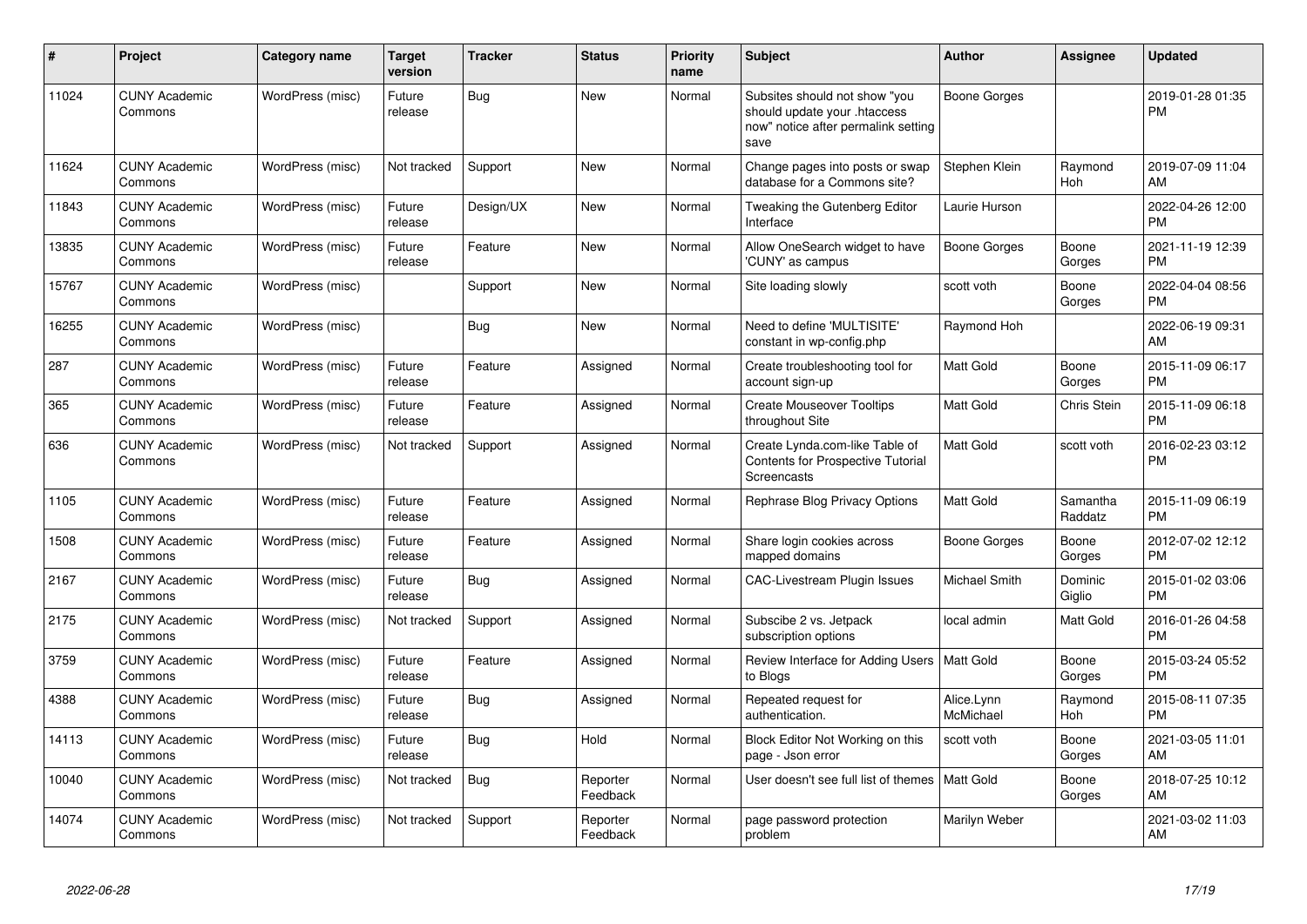| $\#$  | Project                         | <b>Category name</b>     | <b>Target</b><br>version | <b>Tracker</b> | <b>Status</b>        | <b>Priority</b><br>name | <b>Subject</b>                                              | Author                  | <b>Assignee</b>   | <b>Updated</b>                |
|-------|---------------------------------|--------------------------|--------------------------|----------------|----------------------|-------------------------|-------------------------------------------------------------|-------------------------|-------------------|-------------------------------|
| 14983 | <b>CUNY Academic</b><br>Commons | WordPress (misc)         | Not tracked              | Support        | Reporter<br>Feedback | Normal                  | 'Read More" tag not working                                 | Rebecca Krisel          | Raymond<br>Hoh    | 2021-11-23 01:17<br><b>PM</b> |
| 16245 | <b>CUNY Academic</b><br>Commons | WordPress (misc)         |                          | <b>Bug</b>     | Reporter<br>Feedback | Normal                  | Save Button missing on<br><b>WordPress Profile page</b>     | scott voth              | Raymond<br>Hoh    | 2022-06-16 03:09<br><b>PM</b> |
| 10380 | <b>CUNY Academic</b><br>Commons | WordPress (misc)         | Future<br>release        | Feature        | In Progress          | Normal                  | Remove blacklisted plugins                                  | <b>Boone Gorges</b>     |                   | 2022-04-26 12:00<br><b>PM</b> |
| 364   | <b>CUNY Academic</b><br>Commons | WordPress Plugins        | Future<br>release        | Feature        | <b>New</b>           | Normal                  | <b>Bulletin Board</b>                                       | Matt Gold               |                   | 2015-01-05 08:50<br><b>PM</b> |
| 3691  | <b>CUNY Academic</b><br>Commons | <b>WordPress Plugins</b> | Future<br>release        | <b>Bug</b>     | <b>New</b>           | Normal                  | <b>WPMU Domain Mapping</b><br>Debugging on cdev             | Raymond Hoh             | <b>Matt Gold</b>  | 2014-12-12 09:04<br>AM        |
| 8498  | <b>CUNY Academic</b><br>Commons | <b>WordPress Plugins</b> | Future<br>release        | Feature        | <b>New</b>           | Low                     | <b>Gravity Forms Email Users</b>                            | Raffi<br>Khatchadourian | Matt Gold         | 2017-10-13 12:58<br><b>PM</b> |
| 9926  | <b>CUNY Academic</b><br>Commons | <b>WordPress Plugins</b> | Future<br>release        | <b>Bug</b>     | <b>New</b>           | Normal                  | twitter-mentions-as-comments<br>cron jobs can run long      | Boone Gorges            | Boone<br>Gorges   | 2018-10-24 12:34<br><b>PM</b> |
| 11545 | <b>CUNY Academic</b><br>Commons | <b>WordPress Plugins</b> | Not tracked              | Support        | <b>New</b>           | Normal                  | Twitter searches in WordPress                               | Gina Cherry             | Matt Gold         | 2019-09-23 01:03<br><b>PM</b> |
| 12573 | <b>CUNY Academic</b><br>Commons | <b>WordPress Plugins</b> | Future<br>release        | <b>Bug</b>     | <b>New</b>           | Normal                  | <b>CommentPress Core Issues</b>                             | scott voth              |                   | 2020-03-24 04:32<br><b>PM</b> |
| 14987 | <b>CUNY Academic</b><br>Commons | <b>WordPress Plugins</b> | Future<br>release        | <b>Bug</b>     | <b>New</b>           | Normal                  | Elementor update causes<br>database freeze-up               | Boone Gorges            | Boone<br>Gorges   | 2021-11-29 12:02<br><b>PM</b> |
| 497   | <b>CUNY Academic</b><br>Commons | <b>WordPress Plugins</b> | Future<br>release        | Feature        | Assigned             | Normal                  | Drag and Drop Ordering on<br>Gallery Post Plugin            | <b>Matt Gold</b>        | Ron Rennick       | 2015-11-09 06:18<br><b>PM</b> |
| 658   | <b>CUNY Academic</b><br>Commons | <b>WordPress Plugins</b> | Future<br>release        | Feature        | Assigned             | Normal                  | Rebulid Sitewide Tag Suggestion                             | Matt Gold               | Boone<br>Gorges   | 2015-01-05 08:47<br><b>PM</b> |
| 1562  | <b>CUNY Academic</b><br>Commons | <b>WordPress Plugins</b> | Future<br>release        | Feature        | Assigned             | Low                     | Play with NYT Collaborative<br><b>Authoring Tool</b>        | <b>Matt Gold</b>        | Boone<br>Gorges   | 2015-01-05 08:47<br><b>PM</b> |
| 2223  | <b>CUNY Academic</b><br>Commons | <b>WordPress Plugins</b> | Future<br>release        | Feature        | Assigned             | Low                     | Add Participad to the CUNY<br><b>Academic Commons</b>       | Matt Gold               | Boone<br>Gorges   | 2014-09-17 10:03<br><b>PM</b> |
| 8078  | <b>CUNY Academic</b><br>Commons | <b>WordPress Plugins</b> | Future<br>release        | System Upgrade | Assigned             | Normal                  | <b>CommentPress Updates</b>                                 | Margaret Galvan         | Christian<br>Wach | 2017-05-08 03:49<br><b>PM</b> |
| 13946 | <b>CUNY Academic</b><br>Commons | <b>WordPress Plugins</b> | 2.1.0                    | Support        | Assigned             | Normal                  | Custom Embed handler For<br>OneDrive files                  | scott voth              | Raymond<br>Hoh    | 2022-05-26 10:46<br>AM        |
| 3939  | <b>CUNY Academic</b><br>Commons | <b>WordPress Plugins</b> | Future<br>release        | <b>Bug</b>     | Hold                 | Normal                  | Activity stream support for<br>Co-Authors Plus plugin       | Raymond Hoh             | Raymond<br>Hoh    | 2015-11-09 06:13<br><b>PM</b> |
| 5826  | <b>CUNY Academic</b><br>Commons | <b>WordPress Plugins</b> | Future<br>release        | Support        | Reporter<br>Feedback | Normal                  | <b>Remove Subscription Options</b><br>plugin from directory | Sarah Morgano           | Sarah<br>Morgano  | 2016-10-21 04:14<br><b>PM</b> |
| 6356  | <b>CUNY Academic</b><br>Commons | <b>WordPress Plugins</b> | Future<br>release        | <b>Bug</b>     | Reporter<br>Feedback | Low                     | Should Subscribe2 be<br>deprecated?                         | Luke Waltzer            |                   | 2017-03-20 12:20<br><b>PM</b> |